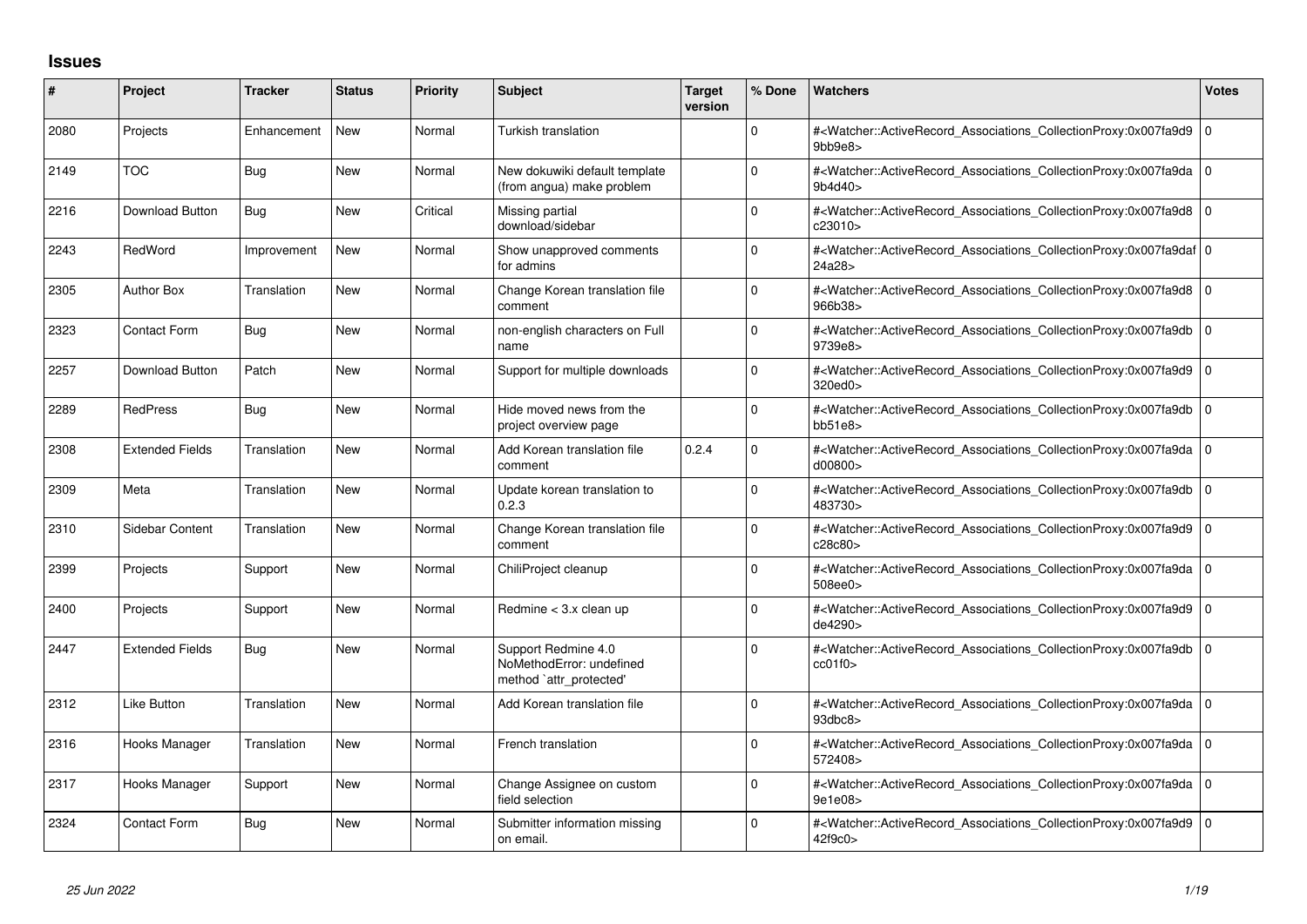| #    | Project                           | <b>Tracker</b> | <b>Status</b> | <b>Priority</b> | <b>Subject</b>                                                                              | <b>Target</b><br>version | % Done      | <b>Watchers</b>                                                                                                                                          | <b>Votes</b> |
|------|-----------------------------------|----------------|---------------|-----------------|---------------------------------------------------------------------------------------------|--------------------------|-------------|----------------------------------------------------------------------------------------------------------------------------------------------------------|--------------|
| 2327 | <b>Project Settings</b>           | Bug            | New           | Normal          | visual styles of sections are not<br>applied                                                |                          | 0           | # <watcher::activerecord_associations_collectionproxy:0x007fa9da 0<br=""  ="">d957e8&gt;</watcher::activerecord_associations_collectionproxy:0x007fa9da> |              |
| 2356 | <b>SCM Creator</b><br>$(+Github)$ | Bug            | New           | Normal          | Repositories not removed from<br>file system                                                |                          | $\Omega$    | # <watcher::activerecord_associations_collectionproxy:0x007fa9d9 0<br=""  ="">94c1d8&gt;</watcher::activerecord_associations_collectionproxy:0x007fa9d9> |              |
| 2377 | WikiNG                            | Support        | New           | Normal          | Custom macros work, but icon<br>macros do not                                               |                          | 0           | # <watcher::activerecord_associations_collectionproxy:0x007fa9db 0<br=""  ="">cd7760&gt;</watcher::activerecord_associations_collectionproxy:0x007fa9db> |              |
| 2389 | <b>SCM Creator</b><br>(+Github)   | Feature        | <b>New</b>    | Normal          | Reporter, non members and<br>anonymous have too much<br>access by default                   |                          | $\Omega$    | # <watcher::activerecord_associations_collectionproxy:0x007fa9d8 0<br=""  ="">cd4e28&gt;</watcher::activerecord_associations_collectionproxy:0x007fa9d8> |              |
| 2416 | Projects                          | Feature        | <b>New</b>    | Normal          | <b>Starred issues</b>                                                                       |                          | $\Omega$    | # <watcher::activerecord_associations_collectionproxy:0x007fa9d9f 0<br="">04e40&gt;</watcher::activerecord_associations_collectionproxy:0x007fa9d9f>     |              |
| 2420 | <b>SCM Creator</b><br>$(+Github)$ | Bug            | New           | Normal          | Creating a Github repository<br>fails                                                       |                          | $\Omega$    | # <watcher::activerecord_associations_collectionproxy:0x007fa9da 0<br=""  ="">30fb20&gt;</watcher::activerecord_associations_collectionproxy:0x007fa9da> |              |
| 2421 | <b>SCM Creator</b><br>(+Github)   | Bug            | New           | Normal          | The access to Git is based on<br>projects identifier.                                       |                          | $\Omega$    | # <watcher::activerecord_associations_collectionproxy:0x007fa9db<br>8f3d60&gt;</watcher::activerecord_associations_collectionproxy:0x007fa9db<br>        | $\mathbf 0$  |
| 2422 | Subscription                      | Bug            | New           | Normal          | User is not removed from<br>project_subscribers table when<br>user is deleted from Redmine. |                          | $\Omega$    | # <watcher::activerecord associations="" collectionproxy:0x007fa9db<br="">733ca0&gt;</watcher::activerecord>                                             | $\mathbf 0$  |
| 2424 | CD-Index                          | Feature        | <b>New</b>    | Normal          | Option to skip thumbnail(s)                                                                 |                          | $\Omega$    | # <watcher::activerecord_associations_collectionproxy:0x007fa9db<br>627668&gt;</watcher::activerecord_associations_collectionproxy:0x007fa9db<br>        | l o          |
| 2425 | CD-Index                          | Feature        | New           | Normal          | Content rating data for images<br>and videos                                                |                          | $\mathbf 0$ | # <watcher::activerecord_associations_collectionproxy:0x007fa9db<br>7f3690&gt;</watcher::activerecord_associations_collectionproxy:0x007fa9db<br>        | $\mathbf 0$  |
| 2431 | Projects                          | Improvement    | <b>New</b>    | Normal          | Fix location of known_hosts for<br>www-data                                                 |                          | $\Omega$    | # <watcher::activerecord_associations_collectionproxy:0x007fa9d8 0<br=""  ="">b7d6d8</watcher::activerecord_associations_collectionproxy:0x007fa9d8>     |              |
| 2442 | <b>Contact Form</b>               | Feature        | <b>New</b>    | Minor           | Put sender's email into From                                                                |                          | $\Omega$    | # <watcher::activerecord_associations_collectionproxy:0x007fa9db 0<br=""  ="">4716c0&gt;</watcher::activerecord_associations_collectionproxy:0x007fa9db> |              |
| 2446 | <b>SCM Creator</b><br>(+Github)   | Patch          | <b>New</b>    | Normal          | Supports redmine 3.4                                                                        |                          | $\Omega$    | # <watcher::activerecord_associations_collectionproxy:0x007fa9db<br>33a630&gt;</watcher::activerecord_associations_collectionproxy:0x007fa9db<br>        | ۱٥           |
| 1804 | Projects                          | Feature        | Incomplete    | Insignificant   | Arrows (or similar solution) for<br>project menu                                            |                          | $\mathbf 0$ | # <watcher::activerecord_associations_collectionproxy:0x007fa9d9 0<br=""  ="">477658&gt;</watcher::activerecord_associations_collectionproxy:0x007fa9d9> |              |
| 1996 | <b>Author Box</b>                 | Feature        | Incomplete    | Minor           | Project module                                                                              |                          | $\Omega$    | # <watcher::activerecord_associations_collectionproxy:0x007fa9da 0<br="">7f6508&gt;</watcher::activerecord_associations_collectionproxy:0x007fa9da>      |              |
| 2106 | Projects                          | Improvement    | Incomplete    | Minor           | Gravatar upload                                                                             |                          | $\Omega$    | # <watcher::activerecord_associations_collectionproxy:0x007fa9db 0<br=""  ="">63ba78&gt;</watcher::activerecord_associations_collectionproxy:0x007fa9db> |              |
| 215  | Orangutan::Redmin<br>е            | Enhancement    | Incomplete    | Minor           | Support issue subject as an<br>answer to the issue questions                                |                          | 0           | # <watcher::activerecord_associations_collectionproxy:0x007fa9d8 0<br=""  ="">723c68&gt;</watcher::activerecord_associations_collectionproxy:0x007fa9d8> |              |
| 971  | Orangutan::Redmin<br>e            | Improvement    | Incomplete    | Minor           | Confirm before taking text as a<br>task/entry description                                   |                          | 0           | # <watcher::activerecord_associations_collectionproxy:0x007fa9db<br>c10e80&gt;</watcher::activerecord_associations_collectionproxy:0x007fa9db<br>        |              |
| 1022 | Orangutan::Redmin                 | Feature        | Incomplete    | Minor           | Changing issue status<br>depending on user presence                                         |                          | $\Omega$    | # <watcher::activerecord 0<br="" associations="" collectionproxy:0x007fa9dbf="">73410&gt;</watcher::activerecord>                                        |              |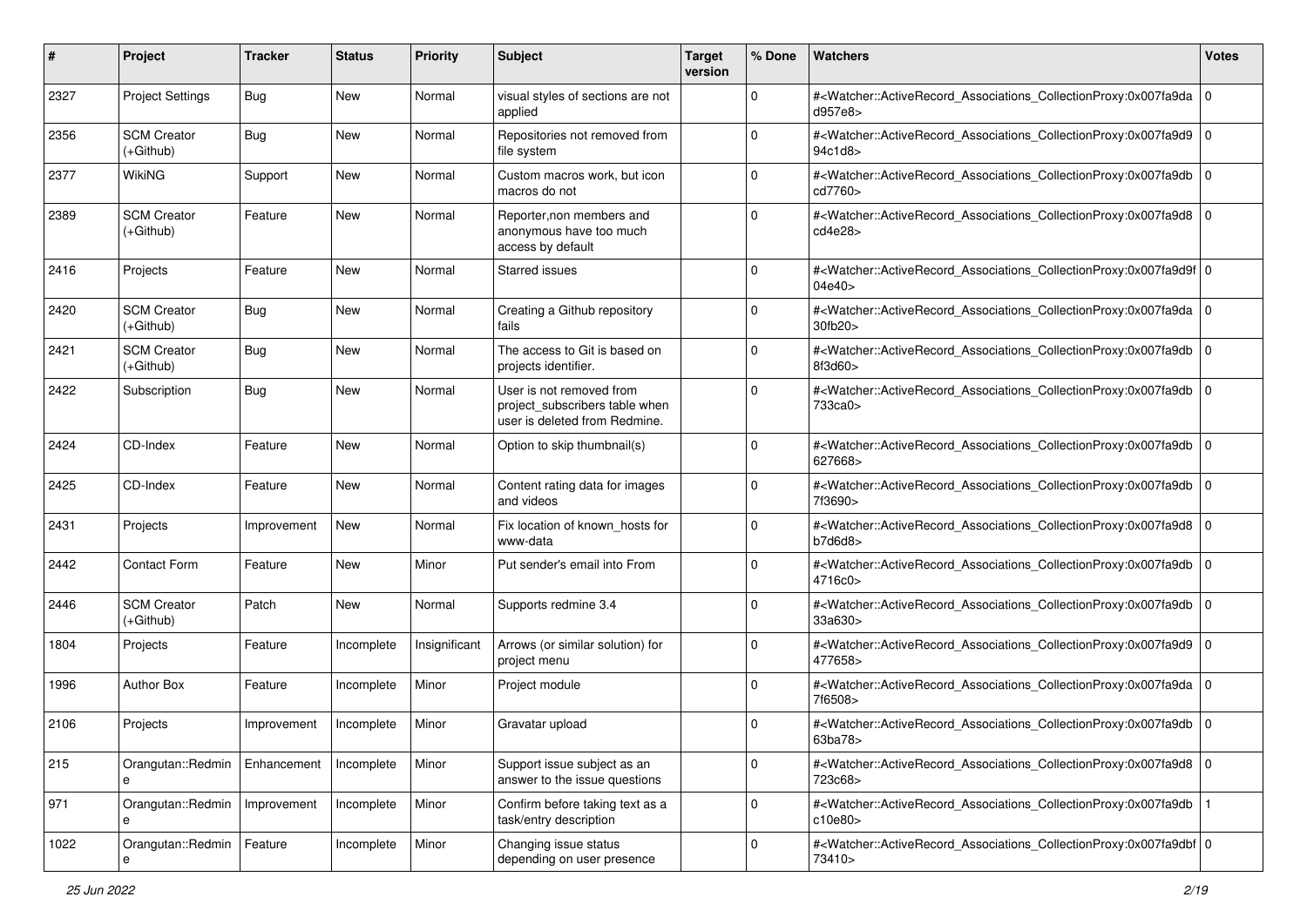| #    | Project                           | <b>Tracker</b> | <b>Status</b> | <b>Priority</b> | <b>Subject</b>                                                                     | <b>Target</b><br>version | % Done      | Watchers                                                                                                                                                                       | <b>Votes</b> |
|------|-----------------------------------|----------------|---------------|-----------------|------------------------------------------------------------------------------------|--------------------------|-------------|--------------------------------------------------------------------------------------------------------------------------------------------------------------------------------|--------------|
| 1028 | Orangutan                         | Feature        | Incomplete    | Minor           | Recognizing English text<br>accidentally entered with<br>different keyboard layout |                          | $\Omega$    | # <watcher::activerecord_associations_collectionproxy:0x007fa9da<br>a73b f0</watcher::activerecord_associations_collectionproxy:0x007fa9da<br>                                 |              |
| 1104 | Orangutan::Redmin<br>e            | Feature        | Incomplete    | Minor           | Automatic overtime tracking                                                        |                          | 0           | # <watcher::activerecord_associations_collectionproxy:0x007fa9d9 0<br=""  ="">e44e38&gt;</watcher::activerecord_associations_collectionproxy:0x007fa9d9>                       |              |
| 1337 | Orangutan::Redmin                 | Feature        | Incomplete    | Minor           | Automatic time tracking                                                            |                          | $\Omega$    | # <watcher::activerecord_associations_collectionproxy:0x007fa9d8 0<br=""  ="">bf6128&gt;</watcher::activerecord_associations_collectionproxy:0x007fa9d8>                       |              |
| 1601 | Orangutan                         | Enhancement    | Incomplete    | Normal          | Configuring contexts weights                                                       | 2.00                     | $\Omega$    | # <watcher::activerecord_associations_collectionproxy:0x007fa9dbf 0<br="">ec298&gt;</watcher::activerecord_associations_collectionproxy:0x007fa9dbf>                           |              |
| 1622 | Orangutan::Redmin<br>e            | Improvement    | Incomplete    | Normal          | Support rest_hours column                                                          |                          | $\Omega$    | # <watcher::activerecord_associations_collectionproxy:0x007fa9d8 0<br=""  ="">ee9cb8&gt;</watcher::activerecord_associations_collectionproxy:0x007fa9d8>                       |              |
| 1729 | CD-Index                          | <b>Bug</b>     | Incomplete    | Normal          | Segfault in libarchive when<br>working with large ISO                              |                          | $\Omega$    | # <watcher::activerecord_associations_collectionproxy:0x007fa9da 0<br="">eb84e0</watcher::activerecord_associations_collectionproxy:0x007fa9da>                                |              |
| 1731 | CD-Index                          | <b>Bug</b>     | Incomplete    | Normal          | Libarchive<br>archive_read_symlink returns<br>garbage                              |                          | $\Omega$    | # <watcher::activerecord_associations_collectionproxy:0x007fa9da 0<br="">798930&gt;</watcher::activerecord_associations_collectionproxy:0x007fa9da>                            |              |
| 1735 | <b>TOC</b>                        | Bug            | Incomplete    | Normal          | Broken in new DokuWiki?                                                            |                          | $\Omega$    | # <watcher::activerecord_associations_collectionproxy:0x007fa9db 0<br="">e90a70&gt;</watcher::activerecord_associations_collectionproxy:0x007fa9db>                            |              |
| 1751 | Hooks Manager                     | Feature        | Incomplete    | Minor           | Support URL regexps to limit<br>pages                                              |                          | $\Omega$    | # <watcher::activerecord_associations_collectionproxy:0x007fa9d8 0<br=""  =""><math>0</math>cde<math>90</math></watcher::activerecord_associations_collectionproxy:0x007fa9d8> |              |
| 1757 | <b>SCM Creator</b><br>(+Github)   | Feature        | Incomplete    | Insignificant   | Allow subdirectories                                                               |                          | $\Omega$    | # <watcher::activerecord_associations_collectionproxy:0x007fa9da 0<br="">ad<math>84d8</math></watcher::activerecord_associations_collectionproxy:0x007fa9da>                   |              |
| 1793 | <b>SCM Creator</b><br>$(+Github)$ | Feature        | Incomplete    | Normal          | Allow the creation of non-local<br>repositories                                    |                          | $\Omega$    | # <watcher::activerecord_associations_collectionproxy:0x007fa9da 2<br=""  ="">bce108</watcher::activerecord_associations_collectionproxy:0x007fa9da>                           |              |
| 1831 | Projects                          | Feature        | Incomplete    | Minor           | Automatically include mail<br>conversations                                        |                          | $\Omega$    | # <watcher::activerecord_associations_collectionproxy:0x007fa9da 0<br="">705dd8&gt;</watcher::activerecord_associations_collectionproxy:0x007fa9da>                            |              |
| 1867 | Projects                          | Feature        | Incomplete    | Minor           | Textile draft                                                                      |                          | $\Omega$    | # <watcher::activerecord_associations_collectionproxy:0x007fa9da 0<br=""  ="">6e9548&gt;</watcher::activerecord_associations_collectionproxy:0x007fa9da>                       |              |
| 1882 | <b>Extended Fields</b>            | Feature        | Incomplete    | Normal          | Wiki toolbar for Wiki text                                                         |                          | $\Omega$    | # <watcher::activerecord_associations_collectionproxy:0x007fa9db 0<br=""  ="">790608&gt;</watcher::activerecord_associations_collectionproxy:0x007fa9db>                       |              |
| 1884 | <b>Extended Fields</b>            | Feature        | Incomplete    | Normal          | Multiselect                                                                        |                          | $\Omega$    | # <watcher::activerecord_associations_collectionproxy:0x007fa9d6 0<br=""  ="">d314e0</watcher::activerecord_associations_collectionproxy:0x007fa9d6>                           |              |
| 1899 | <b>WikiNG</b>                     | Improvement    | Incomplete    | Minor           | Ignore conditions on preview                                                       |                          | $\Omega$    | # <watcher::activerecord_associations_collectionproxy:0x007fa9d4 0<br=""  ="">bfd558&gt;</watcher::activerecord_associations_collectionproxy:0x007fa9d4>                       |              |
| 1900 | <b>WikiNG</b>                     | Feature        | Incomplete    | Minor           | Singe bracket smiley                                                               |                          | $\mathbf 0$ | # <watcher::activerecord_associations_collectionproxy:0x007fa9d8 0<br=""  ="">389828&gt;</watcher::activerecord_associations_collectionproxy:0x007fa9d8>                       |              |
| 1902 | Meta                              | Feature        | Incomplete    | Normal          | Consider clear_html and light<br>mode                                              |                          | $\Omega$    | # <watcher::activerecord_associations_collectionproxy:0x007fa9d9 0<br="">b09f48&gt;</watcher::activerecord_associations_collectionproxy:0x007fa9d9>                            |              |
| 1906 | WikiNG                            | Enhancement    | Incomplete    | Minor           | <b>External Redmine links</b>                                                      |                          | $\Omega$    | # <watcher::activerecord_associations_collectionproxy:0x007fa9d9f 1<br=""  ="">19cc8&gt;</watcher::activerecord_associations_collectionproxy:0x007fa9d9f>                      |              |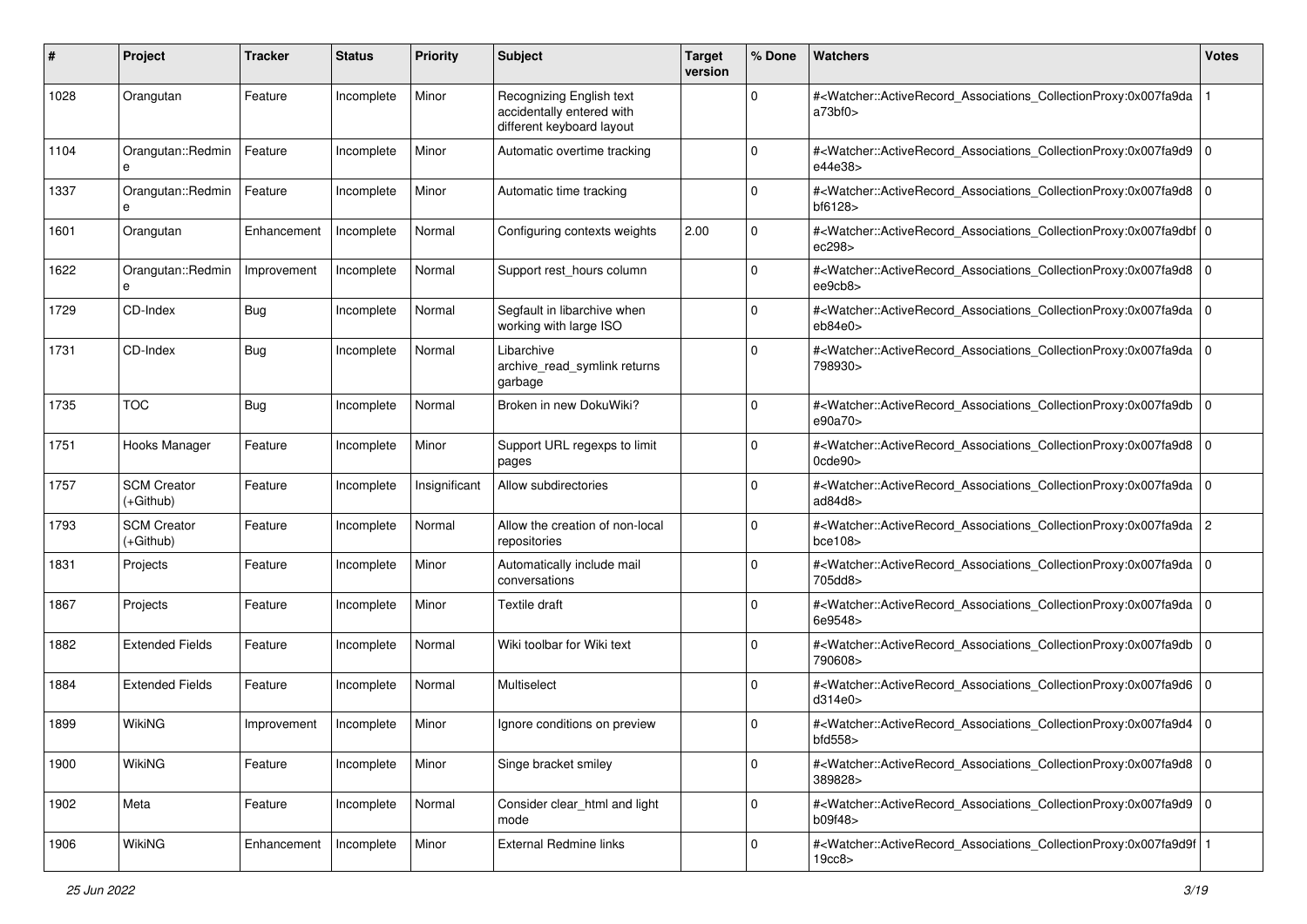| #    | <b>Project</b>         | <b>Tracker</b> | <b>Status</b> | <b>Priority</b> | <b>Subject</b>                                                                           | <b>Target</b><br>version | % Done   | <b>Watchers</b>                                                                                                                                          | <b>Votes</b> |
|------|------------------------|----------------|---------------|-----------------|------------------------------------------------------------------------------------------|--------------------------|----------|----------------------------------------------------------------------------------------------------------------------------------------------------------|--------------|
| 1907 | <b>WikiNG</b>          | Feature        | Incomplete    | Minor           | Social links                                                                             |                          | $\Omega$ | # <watcher::activerecord_associations_collectionproxy:0x007fa9d8<br>cba7f8</watcher::activerecord_associations_collectionproxy:0x007fa9d8<br>            |              |
| 1909 | Orangutan              | Enhancement    | Incomplete    | Minor           | Orangutan::Kayako                                                                        |                          | $\Omega$ | # <watcher::activerecord_associations_collectionproxy:0x007fa9db<br>9a5420&gt;</watcher::activerecord_associations_collectionproxy:0x007fa9db<br>        | $\Omega$     |
| 1913 | WikiNG                 | Enhancement    | Incomplete    | Minor           | External Debian/Ubuntu bugs                                                              |                          | $\Omega$ | # <watcher::activerecord_associations_collectionproxy:0x007fa9d9 0<br=""  ="">e5f120&gt;</watcher::activerecord_associations_collectionproxy:0x007fa9d9> |              |
| 1915 | Red-Andy               | Feature        | Incomplete    | Normal          | TOC items box should move as<br>we click on the item                                     |                          | $\Omega$ | # <watcher::activerecord_associations_collectionproxy:0x007fa9d8  <br="">e8f790&gt;</watcher::activerecord_associations_collectionproxy:0x007fa9d8>      | $\Omega$     |
| 1919 | <b>Extended Fields</b> | Feature        | Incomplete    | Normal          | Extend Link extended field                                                               |                          | $\Omega$ | # <watcher::activerecord_associations_collectionproxy:0x007fa9d8  <br="">768ca0&gt;</watcher::activerecord_associations_collectionproxy:0x007fa9d8>      | $\mathbf 0$  |
| 1942 | WikiNG                 | Feature        | Incomplete    | Minor           | Support for target in links                                                              |                          | $\Omega$ | # <watcher::activerecord_associations_collectionproxy:0x007fa9db 0<br=""  ="">93b2f0&gt;</watcher::activerecord_associations_collectionproxy:0x007fa9db> |              |
| 1954 | <b>Extended Fields</b> | Feature        | Incomplete    | Normal          | Mailto links                                                                             |                          | $\Omega$ | # <watcher::activerecord associations="" collectionproxy:0x007fa9da<br="">dff490&gt;</watcher::activerecord>                                             | $\mathbf 0$  |
| 1955 | <b>Extended Fields</b> | Feature        | Incomplete    | Normal          | FTP link                                                                                 |                          | $\Omega$ | # <watcher::activerecord_associations_collectionproxy:0x007fa9db<br>2cb910&gt;</watcher::activerecord_associations_collectionproxy:0x007fa9db<br>        | $\mathbf 0$  |
| 1956 | <b>Extended Fields</b> | Feature        | Incomplete    | Minor           | SIP link                                                                                 |                          | $\Omega$ | # <watcher::activerecord_associations_collectionproxy:0x007fa9d9 0<br=""  ="">32f5c0&gt;</watcher::activerecord_associations_collectionproxy:0x007fa9d9> |              |
| 1957 | Download Button        | Feature        | Incomplete    | Normal          | Plugin configuration                                                                     |                          | $\Omega$ | # <watcher::activerecord_associations_collectionproxy:0x007fa9da 0<br=""  ="">e44ddB</watcher::activerecord_associations_collectionproxy:0x007fa9da>     |              |
| 1984 | Subscription           | Feature        | Incomplete    | Minor           | Redirecting back after<br>registration/loginRedirecting<br>back after registration/login |                          | $\Omega$ | # <watcher::activerecord_associations_collectionproxy:0x007fa9d8  <br="">9111b0&gt;</watcher::activerecord_associations_collectionproxy:0x007fa9d8>      | $\Omega$     |
| 1987 | Projects               | Feature        | Incomplete    | Normal          | Attachment resize                                                                        |                          | $\Omega$ | # <watcher::activerecord 0<br="" associations="" collectionproxy:0x007fa9d9=""  ="">41a818&gt;</watcher::activerecord>                                   |              |
| 1988 | Orangutan              | Improvement    | Incomplete    | Normal          | Multithreading                                                                           |                          | $\Omega$ | # <watcher::activerecord_associations_collectionproxy:0x007fa9d9<br>6d0328&gt;</watcher::activerecord_associations_collectionproxy:0x007fa9d9<br>        | $\mathbf 0$  |
| 1990 | Projects               | Improvement    | Incomplete    | Minor           | anti notificatin spam - fine<br>grained mail distribution                                |                          | $\Omega$ | # <watcher::activerecord associations="" collectionproxy:0x007fa9d7<br="">575340&gt;</watcher::activerecord>                                             |              |
| 1994 | WikiNG                 | Enhancement    | Incomplete    | Normal          | Inline warnings, tips etc                                                                |                          | $\Omega$ | # <watcher::activerecord associations="" collectionproxy:0x007fa9db<br="">6a27c8&gt;</watcher::activerecord>                                             | $\mathbf 0$  |
| 1999 | Sidebar Content        | Feature        | Incomplete    | Minor           | Project module                                                                           |                          | $\Omega$ | # <watcher::activerecord_associations_collectionproxy:0x007fa9d9<br>cc6908&gt;</watcher::activerecord_associations_collectionproxy:0x007fa9d9<br>        | $\mathbf 0$  |
| 2005 | <b>Extended Fields</b> | Feature        | Incomplete    | Minor           | Paging for projects listing                                                              |                          | $\Omega$ | # <watcher::activerecord 0<br="" associations="" collectionproxy:0x007fa9db=""  ="">4911c8&gt;</watcher::activerecord>                                   |              |
| 2006 | <b>Extended Fields</b> | Feature        | Incomplete    | Minor           | Users listing sorting                                                                    |                          | $\Omega$ | # <watcher::activerecord 0<br="" associations="" collectionproxy:0x007fa9daf=""  ="">b9038&gt;</watcher::activerecord>                                   |              |
| 2007 | <b>Extended Fields</b> | Feature        | Incomplete    | Minor           | Projects listing sorting                                                                 |                          | $\Omega$ | # <watcher::activerecord_associations_collectionproxy:0x007fa9d9<br>e18248&gt;</watcher::activerecord_associations_collectionproxy:0x007fa9d9<br>        | $\mathbf 0$  |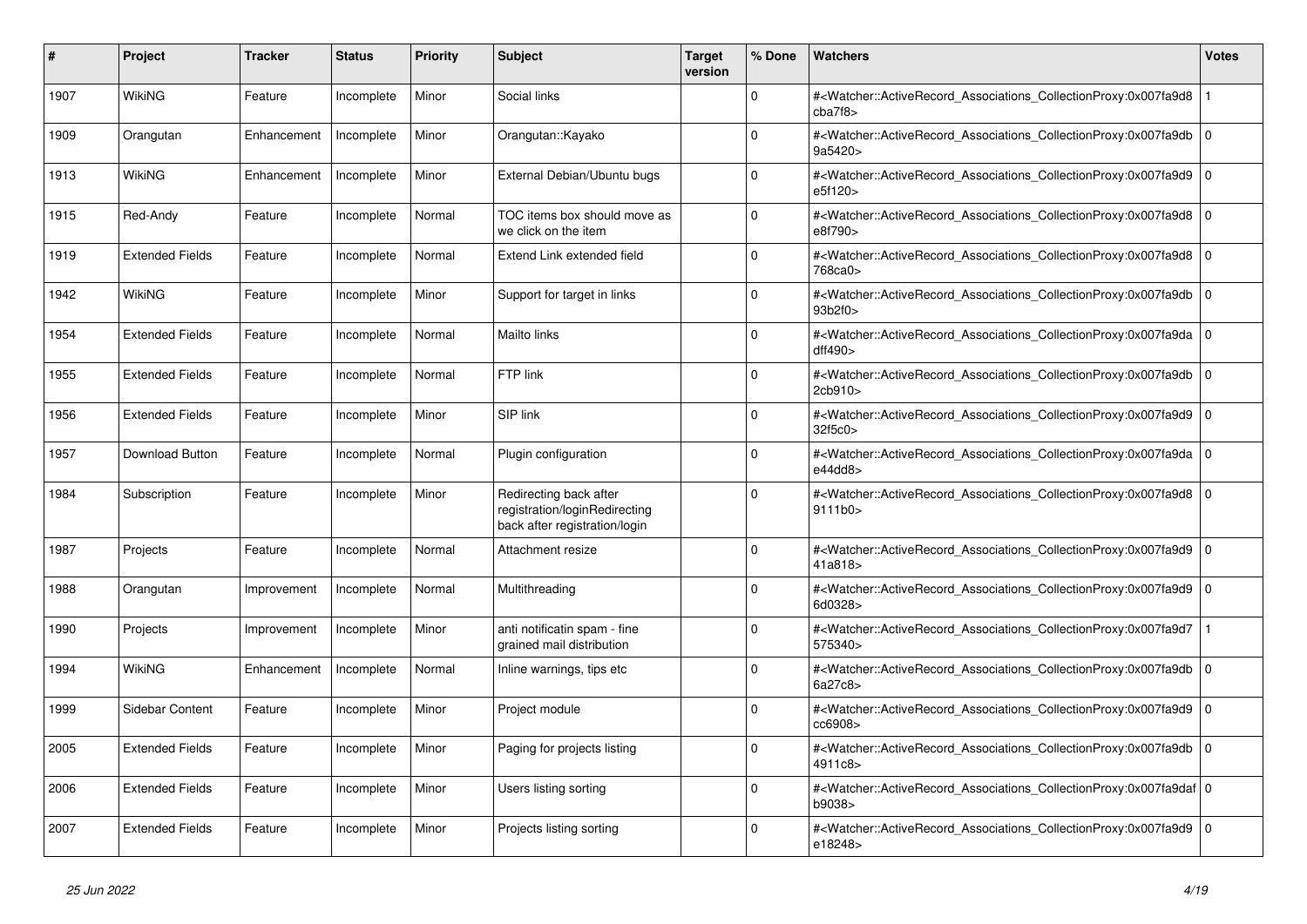| #    | Project                           | Tracker     | <b>Status</b> | <b>Priority</b> | <b>Subject</b>                                                                | <b>Target</b><br>version | % Done      | Watchers                                                                                                                                                 | <b>Votes</b>   |
|------|-----------------------------------|-------------|---------------|-----------------|-------------------------------------------------------------------------------|--------------------------|-------------|----------------------------------------------------------------------------------------------------------------------------------------------------------|----------------|
| 2011 | <b>Extended Fields</b>            | Feature     | Incomplete    | Normal          | Custom field translations                                                     |                          | 0           | # <watcher::activerecord_associations_collectionproxy:0x007fa9da 0<br="">203790&gt;</watcher::activerecord_associations_collectionproxy:0x007fa9da>      |                |
| 2013 | Role Shift                        | Feature     | Incomplete    | Minor           | Resource shifts                                                               |                          | $\Omega$    | # <watcher::activerecord_associations_collectionproxy:0x007fa9da 0<br="">92c9b8&gt;</watcher::activerecord_associations_collectionproxy:0x007fa9da>      |                |
| 2021 | Projects                          | Improvement | Incomplete    | Major           | Spam protect                                                                  |                          | $\Omega$    | # <watcher::activerecord_associations_collectionproxy:0x007fa9da 0<br=""  ="">9a0e80&gt;</watcher::activerecord_associations_collectionproxy:0x007fa9da> |                |
| 2028 | <b>Extended Fields</b>            | Feature     | Incomplete    | Normal          | make fields final option                                                      |                          | $\Omega$    | # <watcher::activerecord_associations_collectionproxy:0x007fa9d9 0<br=""  ="">aa3ab8&gt;</watcher::activerecord_associations_collectionproxy:0x007fa9d9> |                |
| 2079 | WikiNG                            | Feature     | Incomplete    | Normal          | Message to everyone in a<br>project                                           |                          | $\mathbf 0$ | # <watcher::activerecord_associations_collectionproxy:0x007fa9da 0<br="">b31600&gt;</watcher::activerecord_associations_collectionproxy:0x007fa9da>      |                |
| 2084 | <b>SCM Creator</b><br>$(+Github)$ | Bug         | Incomplete    | Normal          | ActionView::Template::Error<br>(syntax error on line 33, col 12:              |                          | $\Omega$    | # <watcher::activerecord_associations_collectionproxy:0x007fa9da<br>4d9578&gt;</watcher::activerecord_associations_collectionproxy:0x007fa9da<br>        |                |
| 2086 | Projects                          | Improvement | Incomplete    | Minor           | Latest stable version                                                         |                          | $\Omega$    | # <watcher::activerecord_associations_collectionproxy:0x007fa9d9 0<br=""  ="">660c30&gt;</watcher::activerecord_associations_collectionproxy:0x007fa9d9> |                |
| 2092 | <b>Extended Fields</b>            | Feature     | Incomplete    | Normal          | Users-to-issues custom fields<br>auto-fill                                    |                          | $\Omega$    | # <watcher::activerecord_associations_collectionproxy:0x007fa9db 0<br="">ec1210&gt;</watcher::activerecord_associations_collectionproxy:0x007fa9db>      |                |
| 2093 | <b>Extended Fields</b>            | Feature     | Incomplete    | Normal          | Extended columns using<br>custom queries                                      |                          | $\mathbf 0$ | # <watcher::activerecord_associations_collectionproxy:0x007fa9da 0<br="">4047d8&gt;</watcher::activerecord_associations_collectionproxy:0x007fa9da>      |                |
| 2099 | <b>Extended Fields</b>            | Feature     | Incomplete    | Normal          | Create a custom field of type<br>'Category'                                   |                          | $\Omega$    | # <watcher::activerecord_associations_collectionproxy:0x007fa9db 0<br="">7e26b0&gt;</watcher::activerecord_associations_collectionproxy:0x007fa9db>      |                |
| 2103 | <b>Extended Fields</b>            | Feature     | Incomplete    | Minor           | Support multiple for Project                                                  |                          | $\Omega$    | # <watcher::activerecord_associations_collectionproxy:0x007fa9d8 0<br=""  ="">8d39a0&gt;</watcher::activerecord_associations_collectionproxy:0x007fa9d8> |                |
| 2130 | WikiNG                            | Feature     | Incomplete    | Minor           | Function references                                                           |                          | $\Omega$    | # <watcher::activerecord_associations_collectionproxy:0x007fa9db<br>164c98&gt;</watcher::activerecord_associations_collectionproxy:0x007fa9db<br>        | $\overline{0}$ |
| 2155 | <b>Extended Fields</b>            | Bug         | Incomplete    | Normal          | Wiki text field donot work well<br>when using chinese as custom<br>field name |                          | 50          | # <watcher::activerecord_associations_collectionproxy:0x007fa9d9 0<br=""  ="">dd1aa0&gt;</watcher::activerecord_associations_collectionproxy:0x007fa9d9> |                |
| 2156 | <b>Extended Fields</b>            | Feature     | Incomplete    | Minor           | Per user values?                                                              |                          | $\Omega$    | # <watcher::activerecord_associations_collectionproxy:0x007fa9d8 0<br="">d970b8&gt;</watcher::activerecord_associations_collectionproxy:0x007fa9d8>      |                |
| 2160 | <b>WikiNG</b>                     | Improvement | Incomplete    | Normal          | Rename {{version}} to {{hidden}}                                              |                          | $\Omega$    | # <watcher::activerecord_associations_collectionproxy:0x007fa9daf 0<br="">4dec8&gt;</watcher::activerecord_associations_collectionproxy:0x007fa9daf>     |                |
| 2163 | Meta                              | <b>Bug</b>  | Incomplete    | Normal          | My site's Display lanugage was<br>only English, when I installed<br>plugin    |                          | $\Omega$    | # <watcher::activerecord_associations_collectionproxy:0x007fa9db 0<br="">683c38&gt;</watcher::activerecord_associations_collectionproxy:0x007fa9db>      |                |
| 2169 | Contact Form                      | Feature     | Incomplete    | Normal          | Option to use own name,<br>reply-to, subject and message<br>fields            |                          | 0           | # <watcher::activerecord 0<br="" associations="" collectionproxy:0x007fa9d8="">786408&gt;</watcher::activerecord>                                        |                |
| 2179 | Projects                          | Feature     | Incomplete    | Normal          | Pingbacks and trackbacks                                                      |                          | $\mathbf 0$ | # <watcher::activerecord_associations_collectionproxy:0x007fa9d8 0<br="">293130&gt;</watcher::activerecord_associations_collectionproxy:0x007fa9d8>      |                |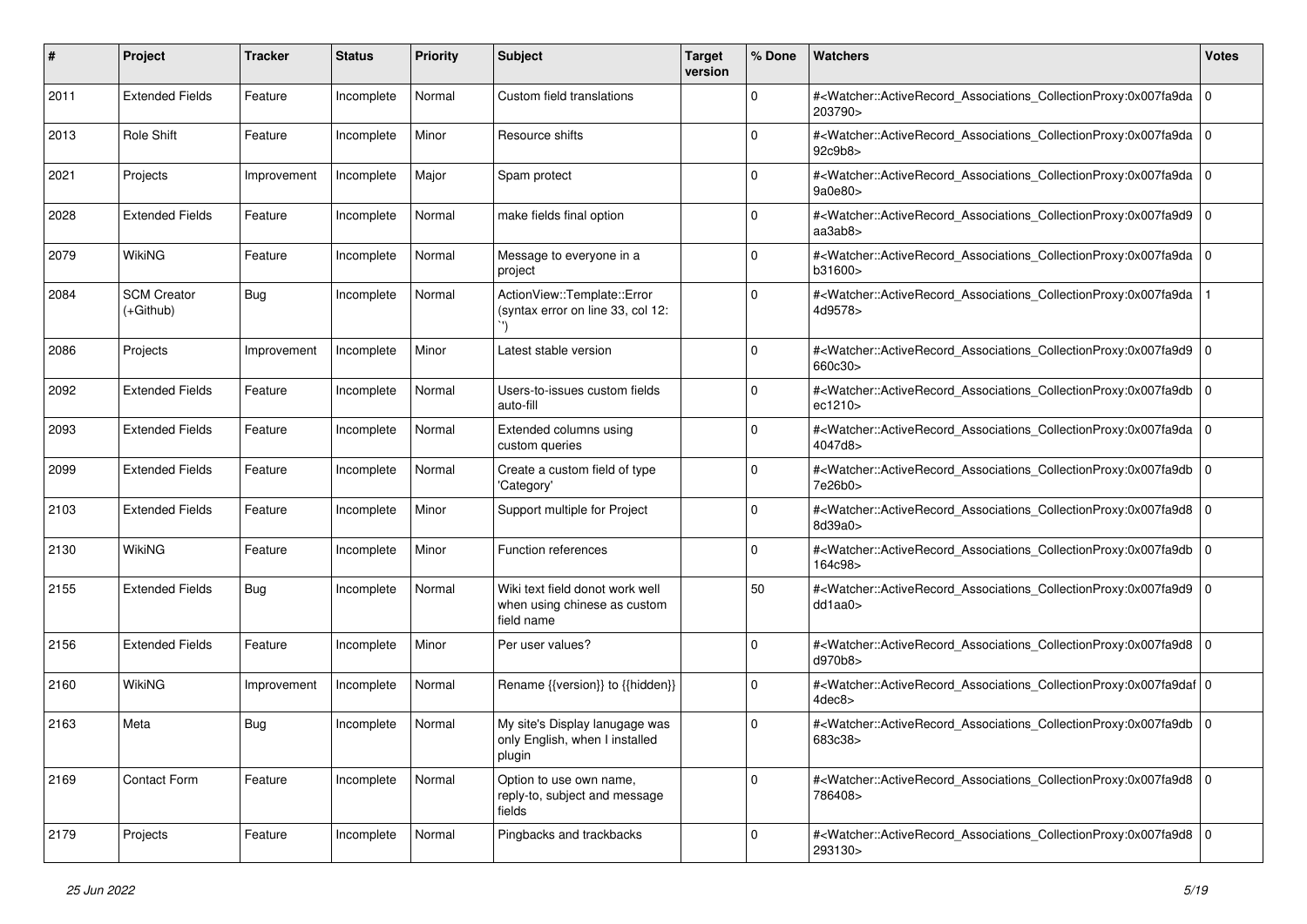| #    | Project                           | <b>Tracker</b> | <b>Status</b> | <b>Priority</b> | <b>Subject</b>                                                   | <b>Target</b><br>version | % Done      | Watchers                                                                                                                                                 | <b>Votes</b> |
|------|-----------------------------------|----------------|---------------|-----------------|------------------------------------------------------------------|--------------------------|-------------|----------------------------------------------------------------------------------------------------------------------------------------------------------|--------------|
| 2184 | Role Shift                        | Support        | Incomplete    | Normal          | Issue visibility                                                 |                          | $\mathbf 0$ | # <watcher::activerecord_associations_collectionproxy:0x007fa9db<br>23dc78&gt;</watcher::activerecord_associations_collectionproxy:0x007fa9db<br>        | l 0          |
| 2201 | <b>SCM Creator</b><br>(+Github)   | Feature        | Incomplete    | Normal          | Add feature auto create struct<br>directory for svn              |                          | $\Omega$    | # <watcher::activerecord_associations_collectionproxy:0x007fa9db<br>1dfab0&gt;</watcher::activerecord_associations_collectionproxy:0x007fa9db<br>        |              |
| 2209 | Hooks Manager                     | Feature        | Incomplete    | Normal          | A templating language support                                    |                          | 0           | # <watcher::activerecord_associations_collectionproxy:0x007fa9daf 0<br=""  ="">6d4d0</watcher::activerecord_associations_collectionproxy:0x007fa9daf>    |              |
| 2213 | <b>Contact Form</b>               | <b>Bug</b>     | Incomplete    | Normal          | Unable to support Chinesell                                      |                          | $\Omega$    | # <watcher::activerecord_associations_collectionproxy:0x007fa9d8 0<br="">372b78&gt;</watcher::activerecord_associations_collectionproxy:0x007fa9d8>      |              |
| 2190 | Role Shift                        | <b>Bug</b>     | Incomplete    | Normal          | Unfortunately installation fails                                 |                          | $\Omega$    | # <watcher::activerecord_associations_collectionproxy:0x007fa9da 0<br=""  ="">71f468&gt;</watcher::activerecord_associations_collectionproxy:0x007fa9da> |              |
| 2214 | <b>Project Sections</b>           | Feature        | Incomplete    | Normal          | Featured and disregarded<br>projects                             |                          | $\Omega$    | # <watcher::activerecord_associations_collectionproxy:0x007fa9d9 0<br=""  ="">268998&gt;</watcher::activerecord_associations_collectionproxy:0x007fa9d9> |              |
| 2220 | <b>Extended Fields</b>            | Feature        | Incomplete    | Normal          | Project specific custom fields                                   |                          | $\Omega$    | # <watcher::activerecord_associations_collectionproxy:0x007fa9d9<br>dbc560&gt;</watcher::activerecord_associations_collectionproxy:0x007fa9d9<br>        | l O          |
| 2224 | <b>WikiNG</b>                     | Feature        | Incomplete    | Normal          | Option to disable glyphs?                                        |                          | $\mathbf 0$ | # <watcher::activerecord_associations_collectionproxy:0x007fa9d8<br>2b3a70</watcher::activerecord_associations_collectionproxy:0x007fa9d8<br>            | l O          |
| 2234 | <b>WikiNG</b>                     | Enhancement    | Incomplete    | Minor           | Avatars in user links?                                           |                          | $\Omega$    | # <watcher::activerecord_associations_collectionproxy:0x007fa9da<br>a21bc0&gt;</watcher::activerecord_associations_collectionproxy:0x007fa9da<br>        | l O          |
| 2225 | OpenID Fix                        | <b>Bug</b>     | Incomplete    | Normal          | OpenID::TypeURIMismatch                                          |                          | 0           | # <watcher::activerecord_associations_collectionproxy:0x007fa9db 0<br=""  ="">745f40&gt;</watcher::activerecord_associations_collectionproxy:0x007fa9db> |              |
| 2236 | <b>Extended Fields</b>            | <b>Bug</b>     | Incomplete    | Normal          | <b>Hint Lost</b>                                                 |                          | $\Omega$    | # <watcher::activerecord_associations_collectionproxy:0x007fa9da<br>c3b230&gt;</watcher::activerecord_associations_collectionproxy:0x007fa9da<br>        | l O          |
| 2239 | <b>SCM Creator</b><br>$(+Github)$ | <b>Bug</b>     | Incomplete    | Normal          | No default identifer                                             |                          | $\Omega$    | # <watcher::activerecord_associations_collectionproxy:0x007fa9da 0<br=""  ="">2f7138&gt;</watcher::activerecord_associations_collectionproxy:0x007fa9da> |              |
| 2241 | <b>Extended Fields</b>            | Feature        | Incomplete    | Normal          | Informations I see on Calendar                                   |                          | $\Omega$    | # <watcher::activerecord_associations_collectionproxy:0x007fa9db<br>275e48&gt;</watcher::activerecord_associations_collectionproxy:0x007fa9db<br>        | l 0          |
| 2242 | <b>Extended Fields</b>            | <b>Bug</b>     | Incomplete    | Normal          | Message "invalid statement:<br>STR_TO_DATE" when using<br>MS SQL |                          | 30          | # <watcher::activerecord_associations_collectionproxy:0x007fa9da<br>d39fd8</watcher::activerecord_associations_collectionproxy:0x007fa9da<br>            |              |
| 2244 | WordMine                          | Improvement    | Incomplete    | Normal          | Import the project on blog index<br>open                         |                          | $\Omega$    | # <watcher::activerecord_associations_collectionproxy:0x007fa9d7<br>e62ac0&gt;</watcher::activerecord_associations_collectionproxy:0x007fa9d7<br>        | l 0          |
| 2259 | Contact Form                      | Feature        | Incomplete    | Normal          | Sender name in a message                                         |                          | $\Omega$    | # <watcher::activerecord_associations_collectionproxy:0x007fa9db<br>9b3a20&gt;</watcher::activerecord_associations_collectionproxy:0x007fa9db<br>        | ۱o           |
| 2260 | Contact Form                      | Bug            | Incomplete    | Normal          | Conflicting with<br>redmine_ckeditor plugin using<br>preview     |                          | 0           | # <watcher::activerecord_associations_collectionproxy:0x007fa9da 0<br=""  ="">919110&gt;</watcher::activerecord_associations_collectionproxy:0x007fa9da> |              |
| 2261 | <b>Extended Fields</b>            | Bug            | Incomplete    | Normal          | issues PDF view and<br>descriptions                              | 0.2.4                    | $\mathbf 0$ | # <watcher::activerecord_associations_collectionproxy:0x007fa9db 0<br="">7732b0&gt;</watcher::activerecord_associations_collectionproxy:0x007fa9db>      |              |
| 2266 | Hooks Manager                     | Translation    | Incomplete    | Normal          | Spanish translation                                              |                          | 20          | # <watcher::activerecord_associations_collectionproxy:0x007fa9d8 0<br="">2db818&gt;</watcher::activerecord_associations_collectionproxy:0x007fa9d8>      |              |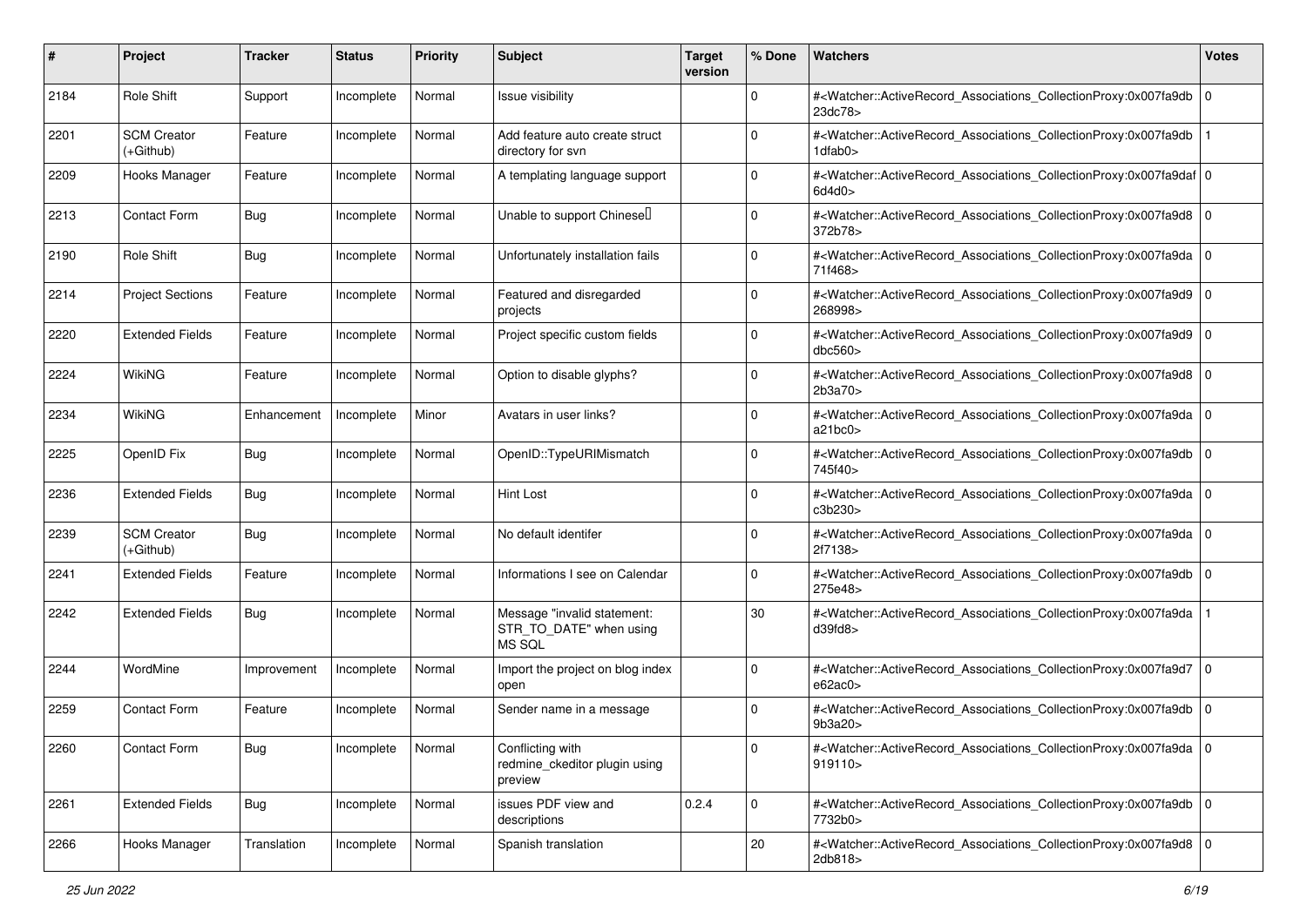| #    | Project                         | <b>Tracker</b> | <b>Status</b> | <b>Priority</b> | <b>Subject</b>                                             | <b>Target</b><br>version | % Done      | <b>Watchers</b>                                                                                                                                           | <b>Votes</b> |
|------|---------------------------------|----------------|---------------|-----------------|------------------------------------------------------------|--------------------------|-------------|-----------------------------------------------------------------------------------------------------------------------------------------------------------|--------------|
| 2276 | Language Mix                    | Feature        | Incomplete    | Normal          | Group posts / show only the<br>primary article             |                          | $\Omega$    | # <watcher::activerecord associations="" collectionproxy:0x007fa9da<br="">da19a8</watcher::activerecord>                                                  | $\mathbf 0$  |
| 2286 | <b>SCM Creator</b><br>(+Github) | Feature        | Incomplete    | Normal          | Add configuration option for<br>default encoding           |                          | $\Omega$    | # <watcher::activerecord_associations_collectionproxy:0x007fa9d9  <br="">d376d0&gt;</watcher::activerecord_associations_collectionproxy:0x007fa9d9>       | $\mathbf 0$  |
| 2287 | <b>SCM Creator</b><br>(+Github) | Feature        | Incomplete    | Normal          | Allow to customize naming<br>policy for repositories       |                          | $\Omega$    | # <watcher::activerecord associations="" collectionproxy:0x007fa9d9<br="">5d40f0&gt;</watcher::activerecord>                                              | $\mathbf 0$  |
| 2315 | <b>Project Sections</b>         | Feature        | Incomplete    | Normal          | Allow Projects to Appear in<br><b>Multiple Sections</b>    |                          | $\Omega$    | # <watcher::activerecord 0<br="" associations="" collectionproxy:0x007fa9da=""  ="">adfoa8</watcher::activerecord>                                        |              |
| 2325 | <b>SCM Creator</b><br>(+Github) | Bug            | Incomplete    | Normal          | Cannot add existing github repo                            |                          | $\Omega$    | # <watcher::activerecord_associations_collectionproxy:0x007fa9dbf 0<br=""  ="">fade8&gt;</watcher::activerecord_associations_collectionproxy:0x007fa9dbf> |              |
| 2346 | <b>Project Sections</b>         | Bug            | Incomplete    | Normal          | Project list shifts when there are<br>more text in sidebar |                          | $\Omega$    | # <watcher::activerecord associations="" collectionproxy:0x007fa9db<br="">135<sub>bf0</sub></watcher::activerecord>                                       | $\Omega$     |
| 2362 | OpenID Fix                      | Bug            | Incomplete    | Major           | Redmine 3 Compatibilty                                     |                          | $\Omega$    | # <watcher::activerecord_associations_collectionproxy:0x007fa9db  <br="">56d4e8&gt;</watcher::activerecord_associations_collectionproxy:0x007fa9db>       | $\Omega$     |
| 2392 | WikiNG                          | Feature        | Incomplete    | Normal          | <b>Hierarcial Numbered headers</b>                         |                          | $\Omega$    | # <watcher::activerecord associations="" collectionproxy:0x007fa9d8=""  <br="">df4998&gt;</watcher::activerecord>                                         | $\mathbf 0$  |
| 2404 | <b>RedPress</b>                 | Bug            | Incomplete    | Normal          | Redmine now requires POST<br>for logout                    |                          | $\Omega$    | # <watcher::activerecord_associations_collectionproxy:0x007fa9d9  <br="">1e4260&gt;</watcher::activerecord_associations_collectionproxy:0x007fa9d9>       | $\mathbf 0$  |
| 2413 | <b>WikiNG</b>                   | Feature        | Incomplete    | Minor           | Custom links syntax                                        |                          | $\Omega$    | # <watcher::activerecord_associations_collectionproxy:0x007fa9d9<br>d522f0&gt;</watcher::activerecord_associations_collectionproxy:0x007fa9d9<br>         | $\Omega$     |
| 2414 | Red-Andy                        | Feature        | Incomplete    | Minor           | Break long application.css into<br>sections?               |                          | $\Omega$    | # <watcher::activerecord associations="" collectionproxy:0x007fa9db=""  <br="">91c698&gt;</watcher::activerecord>                                         | $\mathbf 0$  |
| 2423 | <b>WikiNG</b>                   | Feature        | Incomplete    | Normal          | markdown support?                                          |                          | $\Omega$    | # <watcher::activerecord associations="" collectionproxy:0x007fa9d9=""  <br="">4d9510&gt;</watcher::activerecord>                                         | $\Omega$     |
| 2426 | CD-Index                        | Feature        | Incomplete    | Normal          | Tool to modify data (cdmodify?)                            |                          | $\Omega$    | # <watcher::activerecord associations="" collectionproxy:0x007fa9db<br="">dc45d8</watcher::activerecord>                                                  | $\mathbf 0$  |
| 2427 | CD-Index                        | Feature        | Incomplete    | Normal          | Tags                                                       |                          | $\mathbf 0$ | # <watcher::activerecord_associations_collectionproxy:0x007fa9d9  <br="">c07738&gt;</watcher::activerecord_associations_collectionproxy:0x007fa9d9>       | $\mathbf 0$  |
| 2429 | CD-Index                        | Feature        | Incomplete    | Normal          | Flag for broken media                                      |                          | $\Omega$    | # <watcher::activerecord_associations_collectionproxy:0x007fa9d9 0<br=""  ="">38e098&gt;</watcher::activerecord_associations_collectionproxy:0x007fa9d9>  |              |
| 2436 | WikiNG                          | <b>Bug</b>     | Incomplete    | Normal          | Autocomplete debounce does<br>not work as expected         |                          | 50          | # <watcher::activerecord associations="" collectionproxy:0x007fa9db=""  <br="">5aa780&gt;</watcher::activerecord>                                         | $\mathbf 0$  |
| 2441 | <b>Project Sections</b>         | Improvement    | Incomplete    | Minor           | Option to collapse section                                 |                          | $\Omega$    | # <watcher::activerecord_associations_collectionproxy:0x007fa9db  <br="">2f10c0&gt;</watcher::activerecord_associations_collectionproxy:0x007fa9db>       | $\Omega$     |
| 1747 | Projects                        | Feature        | Open          | Major           | Some kind of site usage plugin                             |                          | $\Omega$    | # <watcher::activerecord associations="" collectionproxy:0x007fa9d9<br="">be5b88&gt;</watcher::activerecord>                                              | $\mathbf 0$  |
| 1783 | Projects                        | Bug            | Open          | Normal          | Weird logouts                                              |                          | $\Omega$    | # <watcher::activerecord_associations_collectionproxy:0x007fa9da 0<br=""  ="">34ae78&gt;</watcher::activerecord_associations_collectionproxy:0x007fa9da>  |              |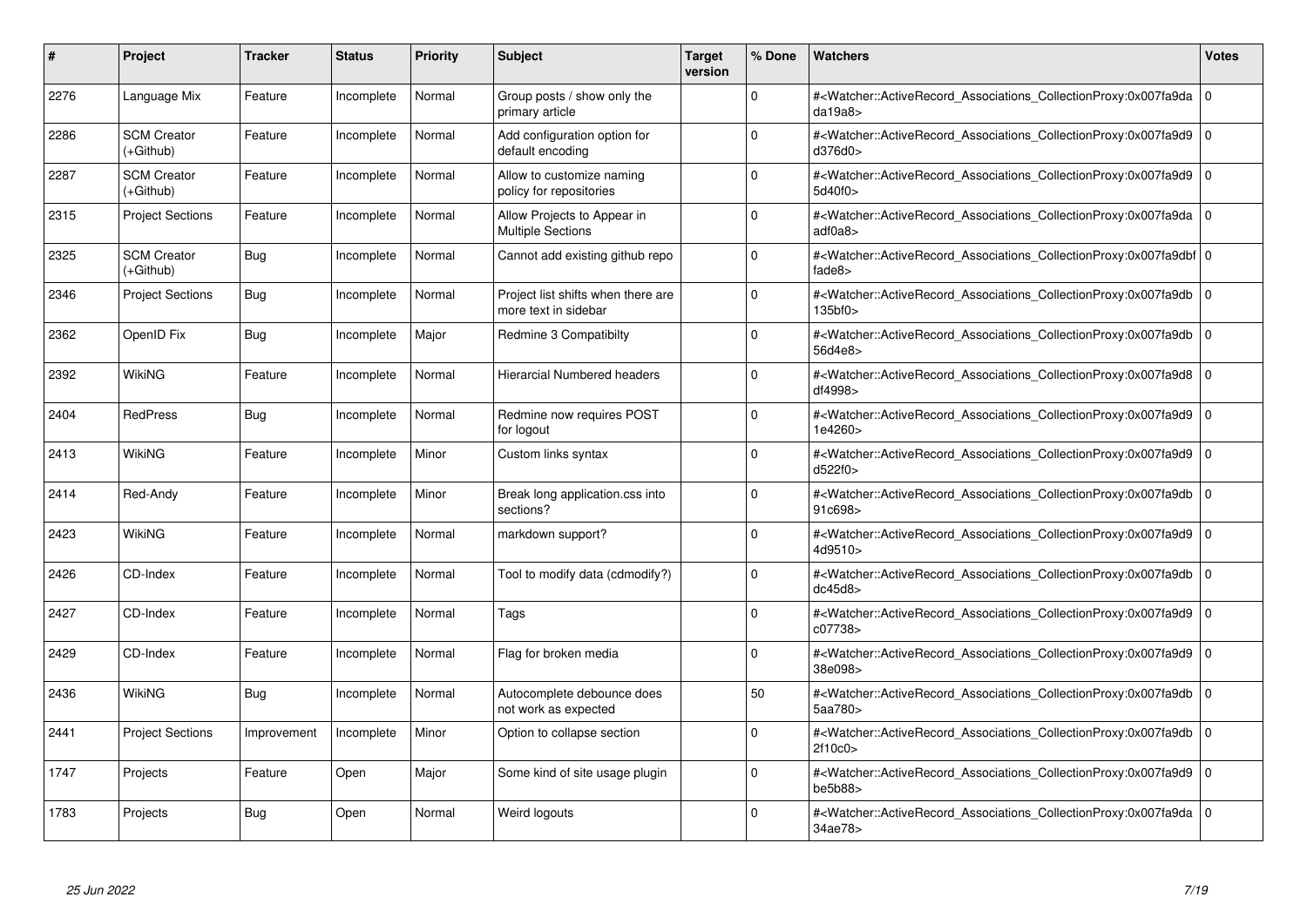| #    | Project                | <b>Tracker</b> | <b>Status</b> | <b>Priority</b> | <b>Subject</b>                                                                      | Target<br>version | % Done      | <b>Watchers</b>                                                                                                                                          | <b>Votes</b>   |
|------|------------------------|----------------|---------------|-----------------|-------------------------------------------------------------------------------------|-------------------|-------------|----------------------------------------------------------------------------------------------------------------------------------------------------------|----------------|
| 1790 | Projects               | Feature        | Open          | Normal          | Rotate logs                                                                         |                   | $\Omega$    | # <watcher::activerecord_associations_collectionproxy:0x007fa9da<br>527e08&gt;</watcher::activerecord_associations_collectionproxy:0x007fa9da<br>        | l o            |
| 1799 | Projects               | Bug            | Open          | Normal          | Thumbnail overflows issues on<br>overview page                                      |                   | $\Omega$    | # <watcher::activerecord_associations_collectionproxy:0x007fa9d9<br>408d98&gt;</watcher::activerecord_associations_collectionproxy:0x007fa9d9<br>        | $\overline{0}$ |
| 1842 | <b>Author Box</b>      | Feature        | Open          | Normal          | Show multiple/all roles                                                             | 1.0.0             | $\Omega$    | # <watcher::activerecord_associations_collectionproxy:0x007fa9d8 0<br=""  ="">3d00e8&gt;</watcher::activerecord_associations_collectionproxy:0x007fa9d8> |                |
| 1845 | Advertising            | Feature        | Open          | Minor           | Per project management                                                              | 0.3.0             | $\Omega$    | # <watcher::activerecord_associations_collectionproxy:0x007fa9d9<br>620608&gt;</watcher::activerecord_associations_collectionproxy:0x007fa9d9<br>        | l 0            |
| 1891 | Projects               | Improvement    | Open          | Normal          | Add BASH & Perl CodeRay<br>scanners                                                 |                   | $\Omega$    | # <watcher::activerecord_associations_collectionproxy:0x007fa9d8 0<br=""  ="">804f10&gt;</watcher::activerecord_associations_collectionproxy:0x007fa9d8> |                |
| 1910 | Projects               | Support        | Open          | Major           | <b>Users verification</b>                                                           |                   | $\Omega$    | # <watcher::activerecord 0<br="" associations="" collectionproxy:0x007fa9d8=""  ="">e20160&gt;</watcher::activerecord>                                   |                |
| 1980 | <b>WikiNG</b>          | Bug            | Open          | Normal          | Problem running plugin in<br>development mode                                       |                   | $\Omega$    | # <watcher::activerecord_associations_collectionproxy:0x007fa9d8<br>de6fa0</watcher::activerecord_associations_collectionproxy:0x007fa9d8<br>            | $-1$           |
| 1993 | Advertising            | Feature        | Open          | Normal          | Which types of user                                                                 |                   | $\Omega$    | # <watcher::activerecord_associations_collectionproxy:0x007fa9d9 0<br=""  ="">c28ac8&gt;</watcher::activerecord_associations_collectionproxy:0x007fa9d9> |                |
| 2036 | Projects               | Enhancement    | Open          | Minor           | Global news                                                                         |                   | $\Omega$    | # <watcher::activerecord_associations_collectionproxy:0x007fa9d9 0<br=""  ="">ef46a8</watcher::activerecord_associations_collectionproxy:0x007fa9d9>     |                |
| 2037 | Projects               | Improvement    | Open          | Minor           | Completeness bars on start<br>page                                                  |                   | $\Omega$    | # <watcher::activerecord associations="" collectionproxy:0x007fa9db<br="">34b728&gt;</watcher::activerecord>                                             | l 0            |
| 2108 | Projects               | <b>Bug</b>     | Open          | Normal          | Weird export "button"                                                               |                   | $\Omega$    | # <watcher::activerecord_associations_collectionproxy:0x007fa9d9 0<br="">25e4e8&gt;</watcher::activerecord_associations_collectionproxy:0x007fa9d9>      |                |
| 2321 | <b>RedPress</b>        | Bug            | Open          | Normal          | Users are still able to register in<br><b>WordPress</b>                             |                   | $\Omega$    | # <watcher::activerecord 0<br="" associations="" collectionproxy:0x007fa9d8=""  ="">71f1b8&gt;</watcher::activerecord>                                   |                |
| 20   | Orangutan::Redmin<br>e | Feature        | Open          | Minor           | Let user specify what he did<br>during a break                                      |                   | $\Omega$    | # <watcher::activerecord_associations_collectionproxy:0x007fa9da<br>a7d920&gt;</watcher::activerecord_associations_collectionproxy:0x007fa9da<br>        | $\overline{0}$ |
| 26   | Orangutan              | Feature        | Open          | Normal          | It would be greate to have a<br>reminder                                            | 1.06              | $\Omega$    | # <watcher::activerecord_associations_collectionproxy:0x007fa9db<br>cc3418&gt;</watcher::activerecord_associations_collectionproxy:0x007fa9db<br>        | $\overline{0}$ |
| 124  | Orangutan::Redmin<br>e | Feature        | Open          | Minor           | Let users specify what they did<br>during a break by answering on<br>break question |                   | $\Omega$    | # <watcher::activerecord_associations_collectionproxy:0x007fa9db 3<br="">850c00&gt;</watcher::activerecord_associations_collectionproxy:0x007fa9db>      |                |
| 128  | Orangutan              | Feature        | Open          | Major           | Reminder, organizer and<br>scheduler                                                | 1.06              | $\Omega$    | # <watcher::activerecord_associations_collectionproxy:0x007fa9d8<br>707d10&gt;</watcher::activerecord_associations_collectionproxy:0x007fa9d8<br>        | 2              |
| 170  | Orangutan::Redmin<br>e | Feature        | Open          | Minor           | <b>Issue creation</b>                                                               | 1.06              | $\Omega$    | # <watcher::activerecord_associations_collectionproxy:0x007fa9d9 2<br="">ccf5f8</watcher::activerecord_associations_collectionproxy:0x007fa9d9>          |                |
| 180  | Orangutan::Redmin<br>e | Feature        | Open          | Normal          | Issue status changing                                                               | 1.07              | $\mathbf 0$ | # <watcher::activerecord_associations_collectionproxy:0x007fa9da 3<br="">83edd0&gt;</watcher::activerecord_associations_collectionproxy:0x007fa9da>      |                |
| 181  | Orangutan::Redmin<br>е | Feature        | Open          | Normal          | Changing issue priority                                                             | 1.07              | $\Omega$    | # <watcher::activerecord_associations_collectionproxy:0x007fa9d8<br>3dc208&gt;</watcher::activerecord_associations_collectionproxy:0x007fa9d8<br>        |                |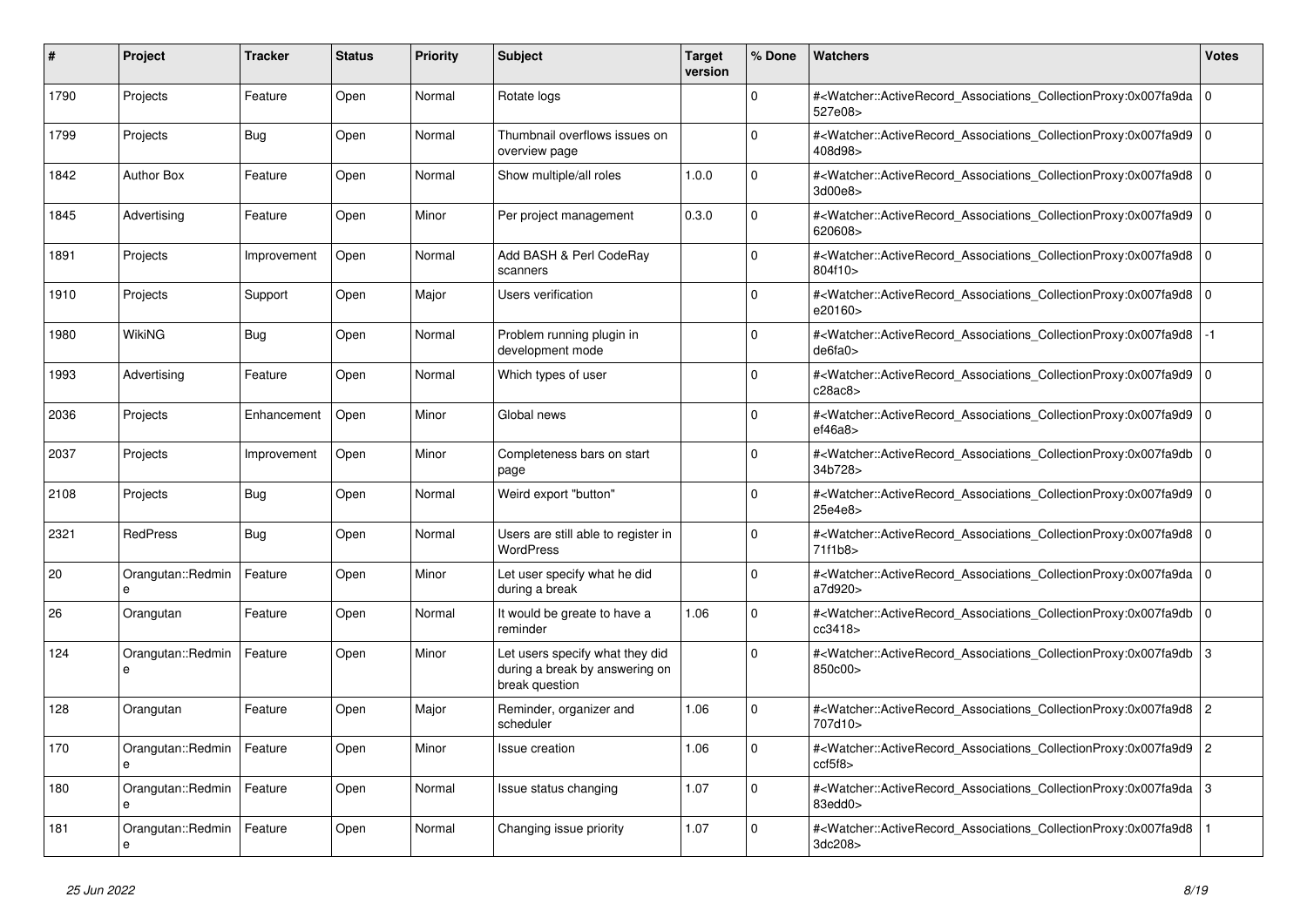| #   | <b>Project</b>                    | <b>Tracker</b> | <b>Status</b> | <b>Priority</b> | <b>Subject</b>                                               | <b>Target</b><br>version | % Done      | <b>Watchers</b>                                                                                                                                                         | <b>Votes</b>   |
|-----|-----------------------------------|----------------|---------------|-----------------|--------------------------------------------------------------|--------------------------|-------------|-------------------------------------------------------------------------------------------------------------------------------------------------------------------------|----------------|
| 184 | Orangutan::Redmin                 | Feature        | Open          | Minor           | Notifying about due date and<br>hours                        | 1.07                     | $\Omega$    | # <watcher::activerecord_associations_collectionproxy:0x007fa9da<br>9e1958&gt;</watcher::activerecord_associations_collectionproxy:0x007fa9da<br>                       | $\overline{2}$ |
| 189 | Orangutan::Redmin<br>e            | Improvement    | Open          | Minor           | Avoid taking text as a comment<br>for the task               |                          | $\Omega$    | # <watcher::activerecord associations="" collectionproxy:0x007fa9d9<br="">4ee1e0</watcher::activerecord>                                                                |                |
| 192 | Orangutan                         | Improvement    | Open          | Major           | <b>SQL</b> optimization                                      | 1.07                     | $\Omega$    | # <watcher::activerecord_associations_collectionproxy:0x007fa9d9<br>a6a<sub>0</sub>30<sub>&gt;</sub></watcher::activerecord_associations_collectionproxy:0x007fa9d9<br> | $\mathbf 0$    |
| 230 | Orangutan::Redmin<br>$\mathbf{a}$ | Feature        | Open          | Minor           | Starting task/time entry and new<br>issue at the same time   |                          | $\Omega$    | # <watcher::activerecord_associations_collectionproxy:0x007fa9d8 3<br="">72a950&gt;</watcher::activerecord_associations_collectionproxy:0x007fa9d8>                     |                |
| 558 | Orangutan                         | Feature        | Open          | Minor           | Jokes context                                                |                          | $\Omega$    | # <watcher::activerecord associations="" collectionproxy:0x007fa9db<br=""><math>c</math>afdf<math>0</math></watcher::activerecord>                                      | $\overline{c}$ |
| 605 | Orangutan                         | Feature        | Open          | Minor           | SVN monkey                                                   |                          | $\mathbf 0$ | # <watcher::activerecord_associations_collectionproxy:0x007fa9d9<br>0a2c58&gt;</watcher::activerecord_associations_collectionproxy:0x007fa9d9<br>                       |                |
| 862 | Orangutan                         | Improvement    | Open          | Minor           | Support user first and last name   2.00<br>in requests       |                          | $\Omega$    | # <watcher::activerecord_associations_collectionproxy:0x007fa9da<br>e54a08&gt;</watcher::activerecord_associations_collectionproxy:0x007fa9da<br>                       | l 0            |
| 863 | Orangutan                         | Feature        | Open          | Minor           | Personal TODO list                                           |                          | $\Omega$    | # <watcher::activerecord 0<br="" associations="" collectionproxy:0x007fa9db=""  ="">64abb8&gt;</watcher::activerecord>                                                  |                |
| 864 | Orangutan::Redmin<br>e            | Enhancement    | Open          | Normal          | Custom issues list format                                    | 1.07                     | $\Omega$    | # <watcher::activerecord_associations_collectionproxy:0x007fa9db<br>68c478&gt;</watcher::activerecord_associations_collectionproxy:0x007fa9db<br>                       | l 0            |
| 892 | Orangutan                         | Feature        | Open          | Minor           | Tip of the day / Did you know<br>that?                       |                          | $\Omega$    | # <watcher::activerecord_associations_collectionproxy:0x007fa9db 0<br=""  ="">7859b0&gt;</watcher::activerecord_associations_collectionproxy:0x007fa9db>                |                |
| 895 | Orangutan::Redmin<br>e            | Feature        | Open          | Normal          | Changing custom fields and<br>other issue properties         | 1.07                     | $\Omega$    | # <watcher::activerecord associations="" collectionproxy:0x007fa9d9<br="">ea8a78&gt;</watcher::activerecord>                                                            |                |
| 910 | Orangutan                         | Enhancement    | Open          | Minor           | Subjects or make Orangutan<br>remember issue id, project etc | 2.00                     | $\Omega$    | # <watcher::activerecord_associations_collectionproxy:0x007fa9db<br>3a5c50&gt;</watcher::activerecord_associations_collectionproxy:0x007fa9db<br>                       | l o            |
| 918 | Orangutan                         | Improvement    | Open          | Normal          | Profiler/optimization                                        | 1.07                     | $\Omega$    | # <watcher::activerecord_associations_collectionproxy:0x007fa9db<br>09e638&gt;</watcher::activerecord_associations_collectionproxy:0x007fa9db<br>                       | $\overline{0}$ |
| 935 | Orangutan                         | Feature        | Open          | Minor           | Invalid keyboard layout<br>translator                        |                          | $\mathbf 0$ | # <watcher::activerecord associations="" collectionproxy:0x007fa9db<br="">7d36d8&gt;</watcher::activerecord>                                                            | $\overline{0}$ |
| 941 | Orangutan                         | Feature        | Open          | Minor           | Support Google calendar                                      |                          | $\mathbf 0$ | # <watcher::activerecord_associations_collectionproxy:0x007fa9db 0<br=""  ="">2ba2f0</watcher::activerecord_associations_collectionproxy:0x007fa9db>                    |                |
| 969 | Orangutan::Redmin<br>$\mathbf{a}$ | Feature        | Open          | Minor           | Editing comments                                             | 1.08                     | $\Omega$    | # <watcher::activerecord_associations_collectionproxy:0x007fa9d9<br>ea4158&gt;</watcher::activerecord_associations_collectionproxy:0x007fa9d9<br>                       | $\overline{2}$ |
| 973 | Orangutan::Redmin<br>e            | Improvement    | Open          | Minor           | Issue description change<br>notification                     | 1.08                     | $\Omega$    | # <watcher::activerecord 0<br="" associations="" collectionproxy:0x007fa9db=""  ="">256a98&gt;</watcher::activerecord>                                                  |                |
| 974 | Orangutan                         | Enhancement    | Open          | Minor           | Rich text/formatting support                                 | 2.00                     | $\Omega$    | # <watcher::activerecord 3<br="" associations="" collectionproxy:0x007fa9d9f="">8f400&gt;</watcher::activerecord>                                                       |                |
| 984 | Orangutan                         | Feature        | Open          | Minor           | Survey context                                               |                          | $\Omega$    | # <watcher::activerecord_associations_collectionproxy:0x007fa9db 0<br=""  ="">76b9e8&gt;</watcher::activerecord_associations_collectionproxy:0x007fa9db>                |                |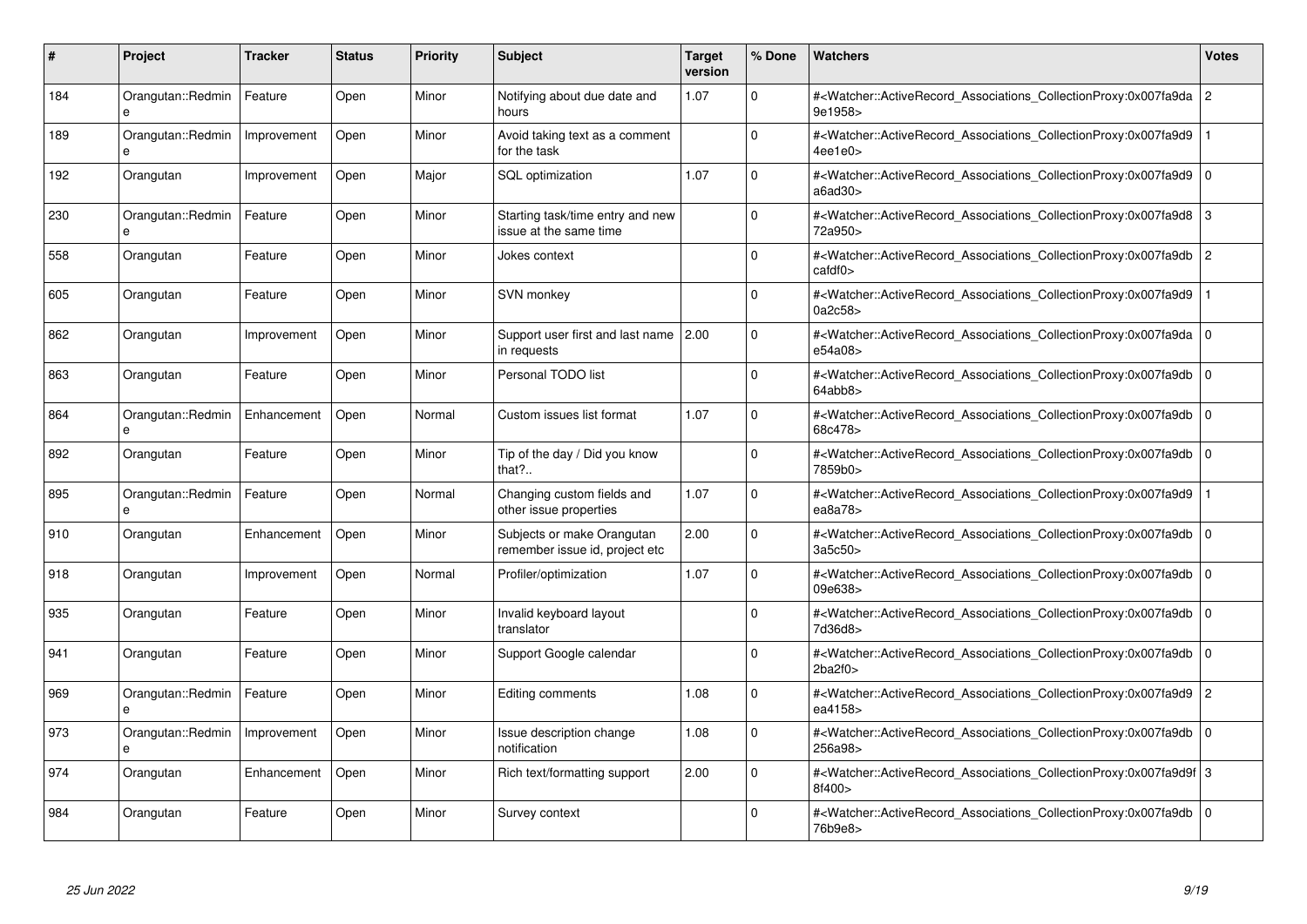| #    | Project                | <b>Tracker</b> | <b>Status</b> | <b>Priority</b> | <b>Subject</b>                                                      | <b>Target</b><br>version | % Done      | <b>Watchers</b>                                                                                                                                                | <b>Votes</b> |
|------|------------------------|----------------|---------------|-----------------|---------------------------------------------------------------------|--------------------------|-------------|----------------------------------------------------------------------------------------------------------------------------------------------------------------|--------------|
| 994  | Orangutan              | Enhancement    | Open          | Minor           | Topics or response modes                                            | 2.00                     | 0           | # <watcher::activerecord_associations_collectionproxy:0x007fa9d9  <br="">9be5a8</watcher::activerecord_associations_collectionproxy:0x007fa9d9>                | l O          |
| 1029 | Orangutan::Redmin<br>e | Improvement    | Open          | Minor           | Respect user's Redmine<br>notifications settings                    | 1.06                     | $\Omega$    | # <watcher::activerecord_associations_collectionproxy:0x007fa9d9 0<br=""  ="">eee758&gt;</watcher::activerecord_associations_collectionproxy:0x007fa9d9>       |              |
| 1038 | Orangutan::Redmin<br>e | Improvement    | Open          | Minor           | More flexible syntax for adding<br>past tasks/entries               |                          | $\Omega$    | # <watcher::activerecord_associations_collectionproxy:0x007fa9d8 0<br=""  ="">ca9098&gt;</watcher::activerecord_associations_collectionproxy:0x007fa9d8>       |              |
| 1040 | Orangutan::Redmin<br>e | Enhancement    | Open          | Normal          | Support all Redmine notification<br>types                           | 1.06                     | $\mathbf 0$ | # <watcher::activerecord_associations_collectionproxy:0x007fa9d9<br>36f8f0&gt;</watcher::activerecord_associations_collectionproxy:0x007fa9d9<br>              | l O          |
| 1051 | Orangutan::Redmin<br>e | Improvement    | Open          | Minor           | Allow applying only some tasks<br>by number from suggested list     | 1.08                     | $\Omega$    | # <watcher::activerecord associations="" collectionproxy:0x007fa9db<br="">5820a0&gt;</watcher::activerecord>                                                   | l O          |
| 1076 | Orangutan::Redmin      | Feature        | Open          | Minor           | Due date setting context                                            | 1.07                     | $\Omega$    | # <watcher::activerecord_associations_collectionproxy:0x007fa9db<br>312ef0&gt;</watcher::activerecord_associations_collectionproxy:0x007fa9db<br>              | l O          |
| 1083 | Orangutan::Redmin<br>e | Feature        | Open          | Minor           | Help context(s) for Redmine text<br>formatting syntax               | 1.08                     | $\mathbf 0$ | # <watcher::activerecord_associations_collectionproxy:0x007fa9d8<br>ce4738&gt;</watcher::activerecord_associations_collectionproxy:0x007fa9d8<br>              | $\mathbf 0$  |
| 1089 | Orangutan              | Improvement    | Open          | Minor           | Migrate to contexts<br>dependencies/relations from<br>weights       | 2.00                     | $\mathbf 0$ | # <watcher::activerecord_associations_collectionproxy:0x007fa9da 0<br=""  ="">9d1bc0</watcher::activerecord_associations_collectionproxy:0x007fa9da>           |              |
| 1107 | Orangutan::Redmin<br>e | Improvement    | Open          | Minor           | Change default<br>project/issue/activity if no task is<br>available |                          | $\mathbf 0$ | # <watcher::activerecord_associations_collectionproxy:0x007fa9d8 0<br=""  ="">428c20&gt;</watcher::activerecord_associations_collectionproxy:0x007fa9d8>       |              |
| 1159 | Orangutan::Redmin<br>e | Improvement    | Open          | Minor           | Support using numbers for<br>project list                           |                          | $\mathbf 0$ | # <watcher::activerecord_associations_collectionproxy:0x007fa9da  <br="">2007e8&gt;</watcher::activerecord_associations_collectionproxy:0x007fa9da>            | l O          |
| 1298 | Orangutan              | Improvement    | Open          | Normal          | Context help for some<br>Orangutan messages                         |                          | $\Omega$    | # <watcher::activerecord_associations_collectionproxy:0x007fa9da  <br="">5bb090&gt;</watcher::activerecord_associations_collectionproxy:0x007fa9da>            | l O          |
| 1352 | Orangutan::Redmin<br>e | Feature        | Open          | Minor           | Start date changing                                                 | 1.07                     | $\Omega$    | # <watcher::activerecord_associations_collectionproxy:0x007fa9d9 0<br=""  ="">e1b740&gt;</watcher::activerecord_associations_collectionproxy:0x007fa9d9>       |              |
| 1465 | Orangutan              | Enhancement    | Open          | Minor           | Pagination                                                          |                          | 0           | # <watcher::activerecord_associations_collectionproxy:0x007fa9d9 0<br="">6aaec0<sub>&gt;</sub></watcher::activerecord_associations_collectionproxy:0x007fa9d9> |              |
| 1464 | Orangutan              | Feature        | Open          | Minor           | Ability to see Orangutan logs for<br>a user                         |                          | $\mathbf 0$ | # <watcher::activerecord_associations_collectionproxy:0x007fa9db<br>794d20&gt;</watcher::activerecord_associations_collectionproxy:0x007fa9db<br>              |              |
| 1466 | Orangutan::Redmin      | Improvement    | Open          | Normal          | Hyperlinks in notifications                                         |                          | $\Omega$    | # <watcher::activerecord_associations_collectionproxy:0x007fa9db<br>7f7a10&gt;</watcher::activerecord_associations_collectionproxy:0x007fa9db<br>              | $\mathbf 0$  |
| 1562 | Orangutan              | Enhancement    | Open          | Normal          | Localisation                                                        | 2.00                     | $\Omega$    | # <watcher::activerecord_associations_collectionproxy:0x007fa9db 0<br="">ae0790&gt;</watcher::activerecord_associations_collectionproxy:0x007fa9db>            |              |
| 1577 | Orangutan              | Feature        | Open          | Minor           | Roster suggestions                                                  |                          | 0           | # <watcher::activerecord_associations_collectionproxy:0x007fa9db 0<br=""  ="">aab4a0&gt;</watcher::activerecord_associations_collectionproxy:0x007fa9db>       |              |
| 1586 | Orangutan              | Improvement    | Open          | Normal          | Installation command line helper   1.08                             |                          | $\mathbf 0$ | # <watcher::activerecord 0<br="" associations="" collectionproxy:0x007fa9d9="">c11f58&gt;</watcher::activerecord>                                              |              |
| 1596 | Orangutan::Redmin      | Enhancement    | Open          | Minor           | PostgreSQL                                                          | 1.08                     | $\mathbf 0$ | # <watcher::activerecord_associations_collectionproxy:0x007fa9dbf 0<br=""  ="">20170&gt;</watcher::activerecord_associations_collectionproxy:0x007fa9dbf>      |              |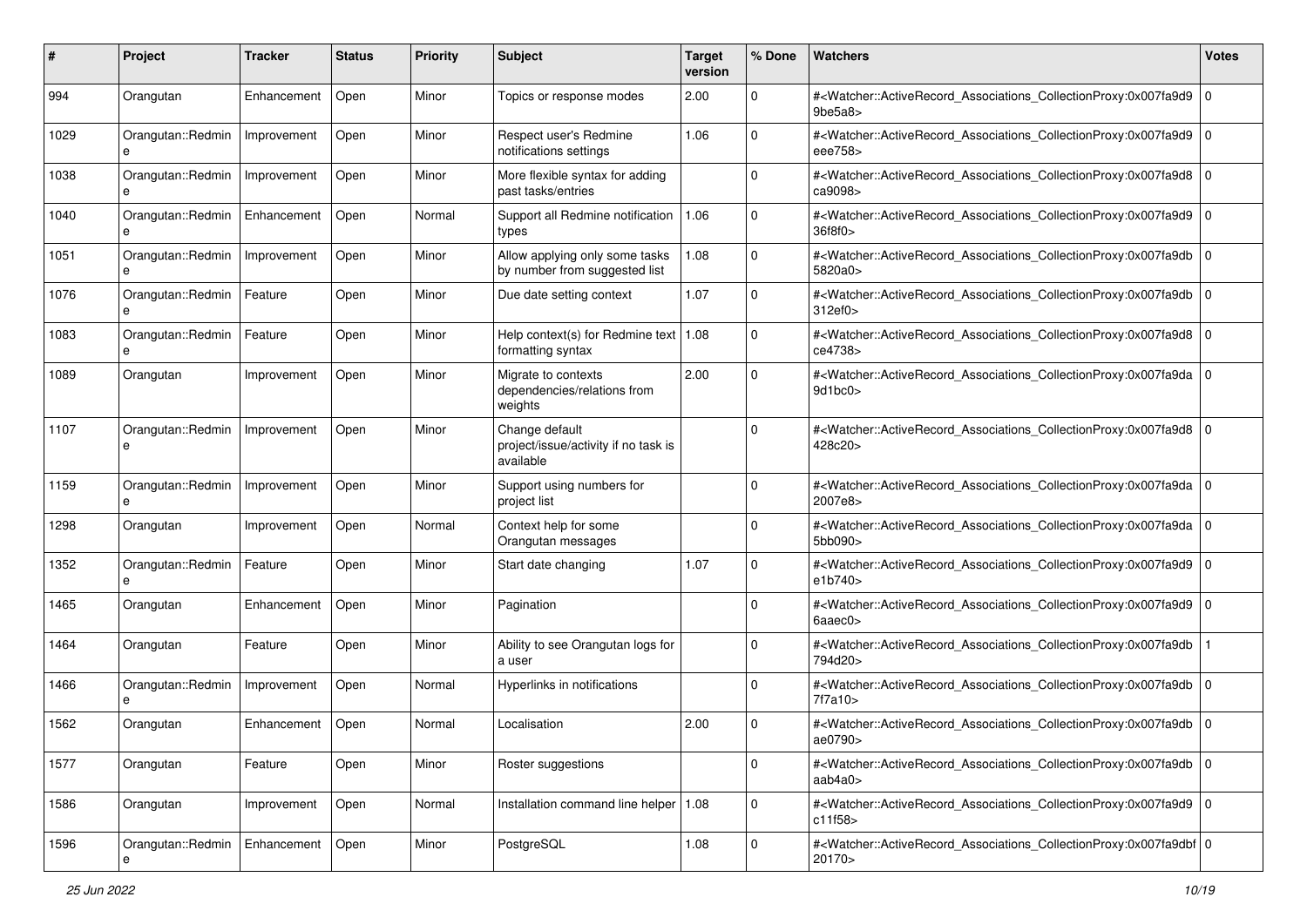| #    | Project                | <b>Tracker</b> | <b>Status</b> | <b>Priority</b> | <b>Subject</b>                                                        | <b>Target</b><br>version | % Done      | <b>Watchers</b>                                                                                                                                                     | <b>Votes</b> |
|------|------------------------|----------------|---------------|-----------------|-----------------------------------------------------------------------|--------------------------|-------------|---------------------------------------------------------------------------------------------------------------------------------------------------------------------|--------------|
| 1597 | Orangutan::Redmin<br>e | Improvement    | Open          | Normal          | Support Redmine 1.1.0 "No<br>events"                                  | 1.08                     | 0           | # <watcher::activerecord_associations_collectionproxy:0x007fa9da 0<br=""  ="">a63520&gt;</watcher::activerecord_associations_collectionproxy:0x007fa9da>            |              |
| 1600 | Orangutan              | Enhancement    | Open          | Minor           | Change configuration file format 2.00                                 |                          | $\Omega$    | # <watcher::activerecord_associations_collectionproxy:0x007fa9da 0<br=""  ="">a8a918&gt;</watcher::activerecord_associations_collectionproxy:0x007fa9da>            |              |
| 1602 | Orangutan::Redmin<br>e | Improvement    | Open          | Major           | Textile support                                                       | 1.07                     | 0           | # <watcher::activerecord_associations_collectionproxy:0x007fa9d9 0<br=""  ="">c67390&gt;</watcher::activerecord_associations_collectionproxy:0x007fa9d9>            |              |
| 1603 | Orangutan              | Feature        | Open          | Minor           | MegaHAL                                                               |                          | $\Omega$    | # <watcher::activerecord_associations_collectionproxy:0x007fa9da<br>d1b768&gt;</watcher::activerecord_associations_collectionproxy:0x007fa9da<br>                   |              |
| 1604 | Orangutan::Redmin<br>e | Improvement    | Open          | Normal          | Notify also about other<br>important events on subscribed<br>projects | 1.06                     | $\Omega$    | # <watcher::activerecord_associations_collectionproxy:0x007fa9d9 0<br=""  ="">27cad8</watcher::activerecord_associations_collectionproxy:0x007fa9d9>                |              |
| 1609 | Orangutan::Redmin<br>e | Improvement    | Open          | Normal          | Use text similarity score when<br>suggesting renaming or<br>replacing | 1.07                     | $\Omega$    | # <watcher::activerecord_associations_collectionproxy:0x007fa9db 0<br=""  ="">c3cbc0&gt;</watcher::activerecord_associations_collectionproxy:0x007fa9db>            |              |
| 1613 | Orangutan::Redmin<br>e | Bug            | Open          | Normal          | Guarantee that a notification will   1.08<br>come to end user         |                          | $\Omega$    | # <watcher::activerecord_associations_collectionproxy:0x007fa9d8<br>276a80&gt;</watcher::activerecord_associations_collectionproxy:0x007fa9d8<br>                   |              |
| 1614 | Orangutan              | Feature        | Open          | Minor           | <b>AIML</b>                                                           |                          | $\Omega$    | # <watcher::activerecord_associations_collectionproxy:0x007fa9d8 0<br="">3f5d20&gt;</watcher::activerecord_associations_collectionproxy:0x007fa9d8>                 |              |
| 1615 | Orangutan::Redmin      | Improvement    | Open          | Minor           | Notify assignee when new<br>watcher is added                          | 1.06                     | 0           | # <watcher::activerecord_associations_collectionproxy:0x007fa9da<br>5a<sub>0</sub>5a<sub>8</sub></watcher::activerecord_associations_collectionproxy:0x007fa9da<br> |              |
| 1616 | Orangutan::Redmin<br>e | Enhancement    | Open          | Normal          | Redmine notification for<br>changes made in Orangutan                 | 1.08                     | 0           | # <watcher::activerecord_associations_collectionproxy:0x007fa9d8<br>eda0d8&gt;</watcher::activerecord_associations_collectionproxy:0x007fa9d8<br>                   |              |
| 1618 | Orangutan              | Enhancement    | Open          | Minor           | Support subrequests in single<br>request message                      | 2.00                     | $\Omega$    | # <watcher::activerecord_associations_collectionproxy:0x007fa9d8<br>0e3d80&gt;</watcher::activerecord_associations_collectionproxy:0x007fa9d8<br>                   |              |
| 1619 | Orangutan              | Feature        | Open          | Minor           | Avatar                                                                |                          | $\Omega$    | # <watcher::activerecord_associations_collectionproxy:0x007fa9db<br>420bd0&gt;</watcher::activerecord_associations_collectionproxy:0x007fa9db<br>                   | 2            |
| 1620 | Orangutan              | Improvement    | Open          | Normal          | Fix foreign handlers API                                              | 2.00                     | $\Omega$    | # <watcher::activerecord_associations_collectionproxy:0x007fa9d8 0<br="">702e00&gt;</watcher::activerecord_associations_collectionproxy:0x007fa9d8>                 |              |
| 1624 | Orangutan              | Enhancement    | Open          | Normal          | ChiliProject support                                                  |                          | 0           | # <watcher::activerecord_associations_collectionproxy:0x007fa9db<br>451d48&gt;</watcher::activerecord_associations_collectionproxy:0x007fa9db<br>                   | 10           |
| 1638 | Orangutan              | Feature        | Open          | Major           | Orangutan bug reporting                                               |                          | $\Omega$    | # <watcher::activerecord_associations_collectionproxy:0x007fa9da 0<br=""  ="">6dceb0&gt;</watcher::activerecord_associations_collectionproxy:0x007fa9da>            |              |
| 1678 | Orangutan::Redmin<br>е | Improvement    | Open          | Normal          | Suggest changing issue when<br>default issue is closed                | 1.07                     | 0           | # <watcher::activerecord_associations_collectionproxy:0x007fa9da 0<br=""  ="">e46548&gt;</watcher::activerecord_associations_collectionproxy:0x007fa9da>            |              |
| 1680 | Orangutan::Redmin<br>e | $\vert$ Bug    | Open          | Normal          | <b>Cancelling Comment context</b>                                     |                          | 0           | # <watcher::activerecord_associations_collectionproxy:0x007fa9db 0<br="">065720&gt;</watcher::activerecord_associations_collectionproxy:0x007fa9db>                 |              |
| 1682 | Orangutan              | Improvement    | Open          | Normal          | Take into account if time<br>tracking module is enabled               | 1.06                     | $\mathbf 0$ | # <watcher::activerecord 0<br="" associations="" collectionproxy:0x007fa9db=""><math>6</math>bee<math>50</math></watcher::activerecord>                             |              |
| 1687 | Meta                   | Feature        | Open          | Normal          | Global Meta tags, Meta tags per<br>project and per page               |                          | $\mathbf 0$ | # <watcher::activerecord_associations_collectionproxy:0x007fa9db 0<br="">bbaee0&gt;</watcher::activerecord_associations_collectionproxy:0x007fa9db>                 |              |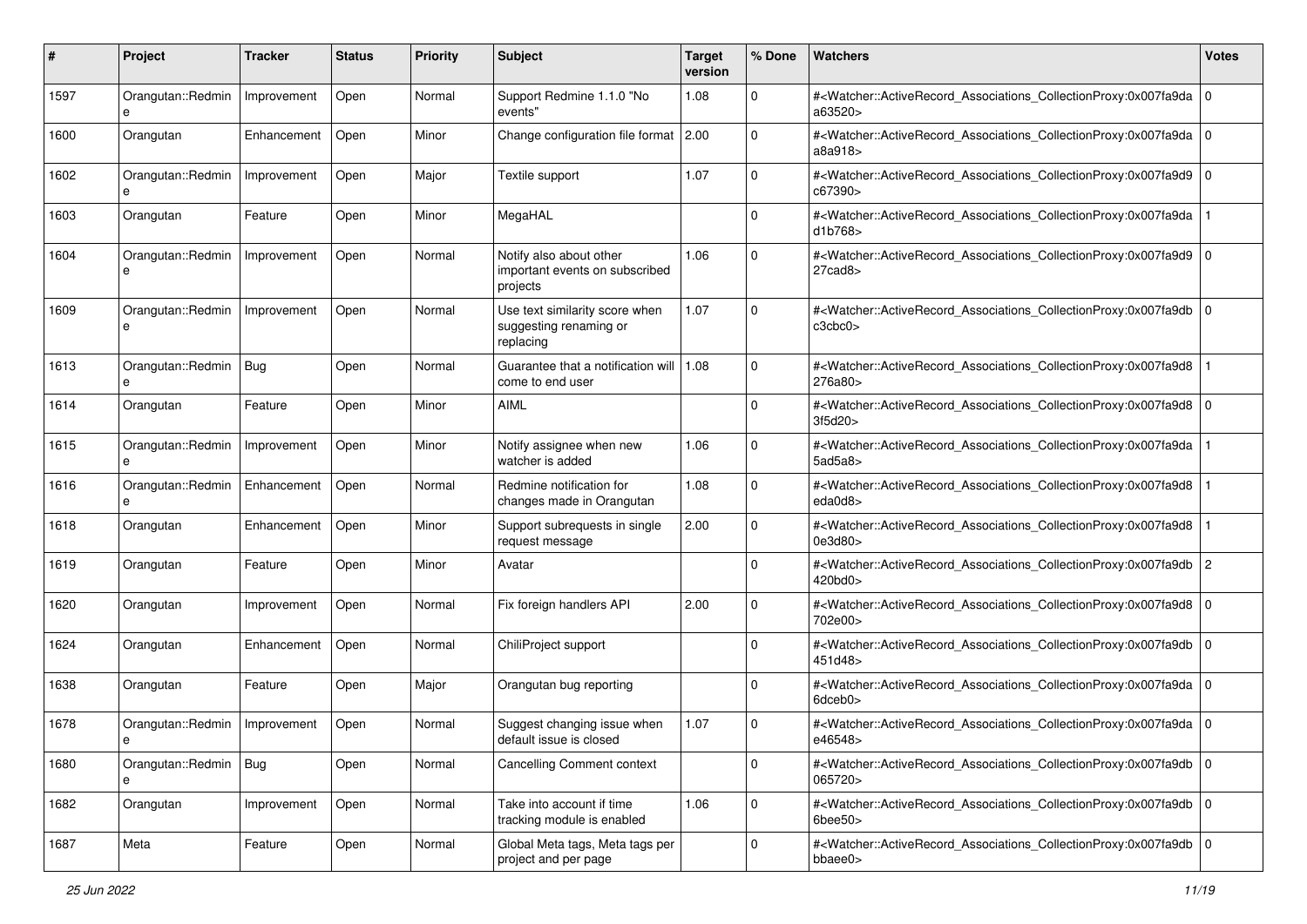| #    | <b>Project</b>                    | <b>Tracker</b> | <b>Status</b> | <b>Priority</b> | <b>Subject</b>                                          | <b>Target</b><br>version | % Done   | <b>Watchers</b>                                                                                                                                          | <b>Votes</b> |
|------|-----------------------------------|----------------|---------------|-----------------|---------------------------------------------------------|--------------------------|----------|----------------------------------------------------------------------------------------------------------------------------------------------------------|--------------|
| 1695 | Sidebar Content                   | Feature        | Open          | Normal          | Multiple contents                                       | 0.2.0                    | $\Omega$ | # <watcher::activerecord associations="" collectionproxy:0x007fa9db<br="">10d678&gt;</watcher::activerecord>                                             | $\mathbf 0$  |
| 1704 | Orangutan::Redmin<br>e            | Enhancement    | Open          | Minor           | Notify about votes                                      | 1.06                     | $\Omega$ | # <watcher::activerecord 0<br="" associations="" collectionproxy:0x007fa9d8=""  ="">27e848&gt;</watcher::activerecord>                                   |              |
| 1720 | CD-Index                          | Feature        | Open          | Minor           | Man page for cdindex                                    |                          | $\Omega$ | # <watcher::activerecord_associations_collectionproxy:0x007fa9d9<br>35ee88&gt;</watcher::activerecord_associations_collectionproxy:0x007fa9d9<br>        | $\Omega$     |
| 1721 | CD-Index                          | Feature        | Open          | Minor           | Man page for cdfind                                     |                          | $\Omega$ | # <watcher::activerecord_associations_collectionproxy:0x007fa9db 0<br="">938500&gt;</watcher::activerecord_associations_collectionproxy:0x007fa9db>      |              |
| 1722 | CD-Index                          | Feature        | Open          | Major           | Separate common code into<br>librarv                    |                          | $\Omega$ | # <watcher::activerecord_associations_collectionproxy:0x007fa9d8  <br="">7bb248&gt;</watcher::activerecord_associations_collectionproxy:0x007fa9d8>      | $\mathbf 0$  |
| 1723 | CD-Index                          | Feature        | Open          | Normal          | PHP module                                              |                          | $\Omega$ | # <watcher::activerecord_associations_collectionproxy:0x007fa9d9 0<br=""  ="">ef0b48</watcher::activerecord_associations_collectionproxy:0x007fa9d9>     |              |
| 1733 | CD-Index                          | Feature        | Open          | Normal          | Put more info about the media<br>into header            |                          | $\Omega$ | # <watcher::activerecord associations="" collectionproxy:0x007fa9d9<br="">0c00a0z</watcher::activerecord>                                                | $\mathbf 0$  |
| 1736 | CD-Index                          | Feature        | Open          | Normal          | Command-line options and<br>environmental variables     |                          | $\Omega$ | # <watcher::activerecord_associations_collectionproxy:0x007fa9da 0<br=""  ="">5b0140&gt;</watcher::activerecord_associations_collectionproxy:0x007fa9da> |              |
| 1739 | CD-Index                          | Feature        | Open          | Normal          | Debian package                                          |                          | $\Omega$ | # <watcher::activerecord associations="" collectionproxy:0x007fa9da<br="">719c98&gt;</watcher::activerecord>                                             |              |
| 1763 | <b>SCM Creator</b><br>(+Github)   | Bug            | Open          | Normal          | 'Create repository" button<br>hiding is too restrictive |                          | $\Omega$ | # <watcher::activerecord 0<br="" associations="" collectionproxy:0x007fa9d8=""  ="">dbb6e8</watcher::activerecord>                                       |              |
| 1771 | Sidebar Content                   | Feature        | Open          | Normal          | Global contents                                         | 0.2.0                    | $\Omega$ | # <watcher::activerecord_associations_collectionproxy:0x007fa9db  <br="">2732b0&gt;</watcher::activerecord_associations_collectionproxy:0x007fa9db>      | $\Omega$     |
| 1784 | Hooks Manager                     | Feature        | Open          | Normal          | Support per-project Ads                                 |                          | $\Omega$ | # <watcher::activerecord associations="" collectionproxy:0x007fa9d9=""  <br="">1027c0&gt;</watcher::activerecord>                                        | $\mathbf 0$  |
| 1796 | Projects                          | Feature        | Open          | Normal          | <b>Translations helper</b>                              |                          | $\Omega$ | # <watcher::activerecord 0<br="" associations="" collectionproxy:0x007fa9da=""  ="">e156f0&gt;</watcher::activerecord>                                   |              |
| 1812 | <b>Author Box</b>                 | Feature        | Open          | Normal          | Custom fields support                                   | 1.0.0                    | $\Omega$ | # <watcher::activerecord_associations_collectionproxy:0x007fa9daf 0<br=""  ="">83fa0</watcher::activerecord_associations_collectionproxy:0x007fa9daf>    |              |
| 1829 | Projects                          | Feature        | Open          | Normal          | A project generator from<br>templates                   |                          | $\Omega$ | # <watcher::activerecord 0<br="" associations="" collectionproxy:0x007fa9da=""  ="">6a8c00&gt;</watcher::activerecord>                                   |              |
| 1837 | Projects                          | Feature        | Open          | Insignificant   | Andriy is now working on                                |                          | $\Omega$ | # <watcher::activerecord_associations_collectionproxy:0x007fa9db  <br="">1491a0&gt;</watcher::activerecord_associations_collectionproxy:0x007fa9db>      | $\mathbf 0$  |
| 1846 | Advertising                       | Feature        | Open          | Minor           | Page configuration                                      | 0.3.0                    | $\Omega$ | # <watcher::activerecord_associations_collectionproxy:0x007fa9d8 0<br=""  ="">e46b80&gt;</watcher::activerecord_associations_collectionproxy:0x007fa9d8> |              |
| 1853 | Projects                          | Support        | Open          | Normal          | Customizer                                              |                          | $\Omega$ | # <watcher::activerecord 0<br="" associations="" collectionproxy:0x007fa9da=""  ="">47f618&gt;</watcher::activerecord>                                   |              |
| 1858 | <b>SCM Creator</b><br>$(+Github)$ | Feature        | Open          | Normal          | New Wiki/Textile macro                                  |                          | $\Omega$ | # <watcher::activerecord_associations_collectionproxy:0x007fa9d8 0<br=""  ="">6b9958&gt;</watcher::activerecord_associations_collectionproxy:0x007fa9d8> |              |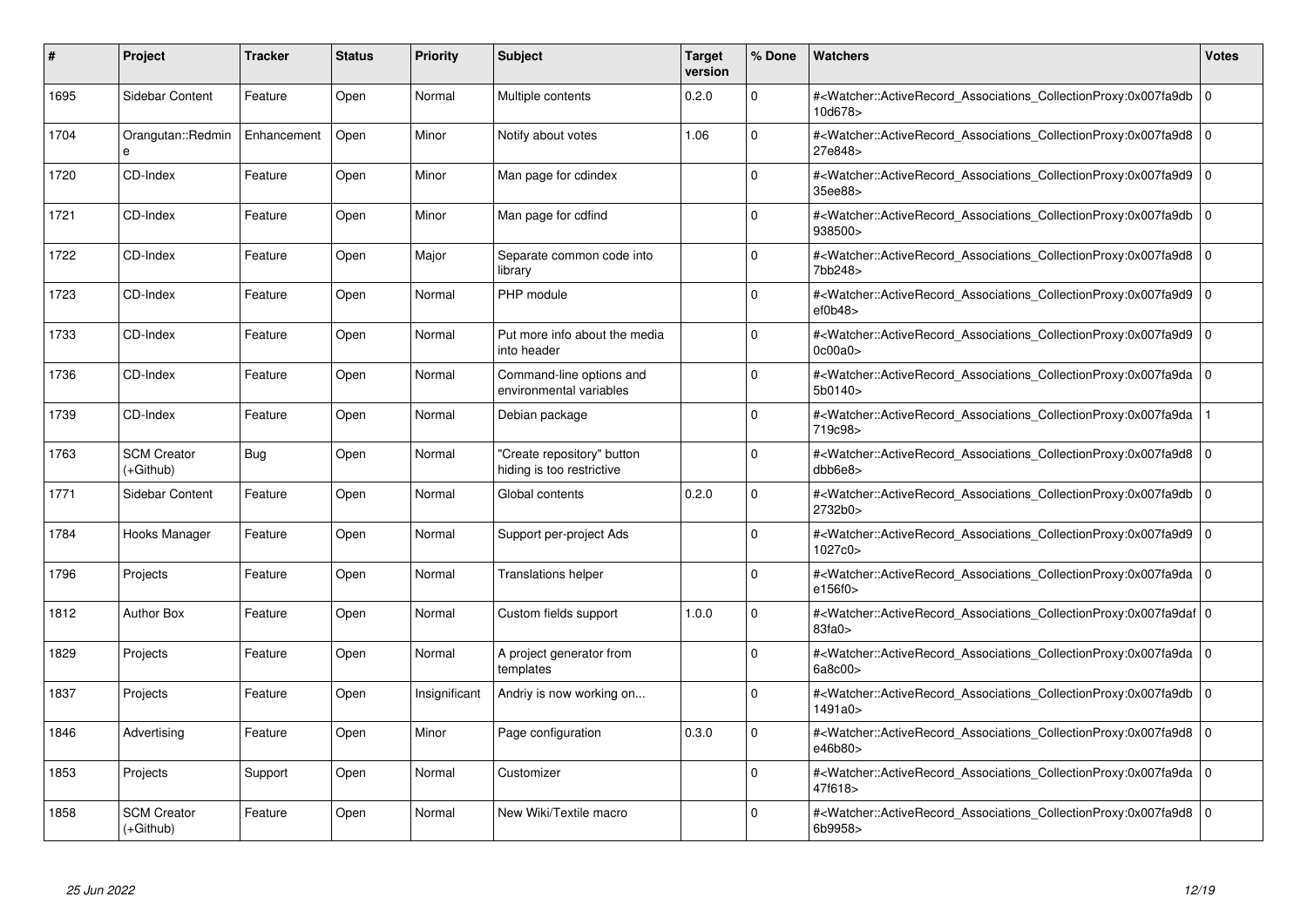| #    | <b>Project</b>         | <b>Tracker</b> | <b>Status</b> | <b>Priority</b> | <b>Subject</b>                               | <b>Target</b><br>version | % Done   | <b>Watchers</b>                                                                                                                                                           | <b>Votes</b> |
|------|------------------------|----------------|---------------|-----------------|----------------------------------------------|--------------------------|----------|---------------------------------------------------------------------------------------------------------------------------------------------------------------------------|--------------|
| 1881 | <b>Extended Fields</b> | Feature        | Open          | Insignificant   | Support wiki toolbar for "Default"<br>value" |                          | $\Omega$ | # <watcher::activerecord associations="" collectionproxy:0x007fa9db<br="">42fd10&gt;</watcher::activerecord>                                                              | $\mathbf 0$  |
| 1888 | Orangutan::Redmin<br>e | Feature        | Open          | Normal          | Reuse past tasks                             |                          | $\Omega$ | # <watcher::activerecord 0<br="" associations="" collectionproxy:0x007fa9d9f=""  ="">19098&gt;</watcher::activerecord>                                                    |              |
| 1893 | Orangutan              | Enhancement    | Open          | Minor           | Twitter monkey                               |                          | $\Omega$ | # <watcher::activerecord_associations_collectionproxy:0x007fa9db<br>50d0c0&gt;</watcher::activerecord_associations_collectionproxy:0x007fa9db<br>                         | $\Omega$     |
| 1905 | Orangutan              | Feature        | Open          | Normal          | SCM monkey                                   |                          | $\Omega$ | # <watcher::activerecord_associations_collectionproxy:0x007fa9da 0<br="">9fa7c8</watcher::activerecord_associations_collectionproxy:0x007fa9da>                           |              |
| 1921 | Orangutan              | Enhancement    | Open          | Minor           | <b>RSS monkey</b>                            |                          | $\Omega$ | # <watcher::activerecord_associations_collectionproxy:0x007fa9da 0<br=""  ="">eb01c8</watcher::activerecord_associations_collectionproxy:0x007fa9da>                      |              |
| 1947 | <b>Extended Fields</b> | Feature        | Open          | Normal          | Visible for admins only                      |                          | $\Omega$ | # <watcher::activerecord_associations_collectionproxy:0x007fa9da 0<br=""  ="">6ff78</watcher::activerecord_associations_collectionproxy:0x007fa9da>                       |              |
| 1948 | Projects               | Feature        | Open          | Minor           | Testimonials / Used by                       |                          | $\Omega$ | # <watcher::activerecord associations="" collectionproxy:0x007fa9db<br="">54ad08&gt;</watcher::activerecord>                                                              | $\mathbf 0$  |
| 1963 | Projects               | Feature        | Open          | Minor           | lssues/messages count                        |                          | $\Omega$ | # <watcher::activerecord_associations_collectionproxy:0x007fa9d8 0<br=""  ="">848d78&gt;</watcher::activerecord_associations_collectionproxy:0x007fa9d8>                  |              |
| 1968 | Orangutan              | Feature        | Open          | Normal          | Creating a new issue                         | 1.06                     | $\Omega$ | # <watcher::activerecord associations="" collectionproxy:0x007fa9db<br="">ef2680&gt;</watcher::activerecord>                                                              | $\mathbf 0$  |
| 1969 | Projects               | Improvement    | Open          | Normal          | Vote plugin                                  |                          | $\Omega$ | # <watcher::activerecord 0<br="" associations="" collectionproxy:0x007fa9da=""  ="">9a7b90&gt;</watcher::activerecord>                                                    |              |
| 1970 | <b>Contact Form</b>    | Feature        | Open          | Minor           | Contact link                                 |                          | $\Omega$ | # <watcher::activerecord associations="" collectionproxy:0x007fa9db<br="">99bc40&gt;</watcher::activerecord>                                                              | $\Omega$     |
| 1977 | WikiNG                 | Feature        | Open          | Normal          | Conditional macro for users &<br>groups      |                          | $\Omega$ | # <watcher::activerecord associations="" collectionproxy:0x007fa9db=""  <br="">590380&gt;</watcher::activerecord>                                                         | 2            |
| 1981 | Subscription           | Feature        | Open          | Normal          | Site-wide notifications                      |                          | $\Omega$ | # <watcher::activerecord associations="" collectionproxy:0x007fa9da<br="">965038&gt;</watcher::activerecord>                                                              |              |
| 1982 | Role Shift             | Feature        | Open          | Major           | Redmine.pm patch wanted                      |                          | $\Omega$ | # <watcher::activerecord_associations_collectionproxy:0x007fa9d8  <br=""><math>c</math>ad<math>3a0</math></watcher::activerecord_associations_collectionproxy:0x007fa9d8> | $\Omega$     |
| 1983 | Role Shift             | Feature        | Open          | Major           | Default shifts                               |                          | $\Omega$ | # <watcher::activerecord associations="" collectionproxy:0x007fa9db=""  <br="">39f710&gt;</watcher::activerecord>                                                         | $\mathbf 0$  |
| 1995 | <b>Extended Fields</b> | Feature        | Open          | Normal          | Checklist                                    |                          | $\Omega$ | # <watcher::activerecord_associations_collectionproxy:0x007fa9d8 0<br=""  ="">1aec60&gt;</watcher::activerecord_associations_collectionproxy:0x007fa9d8>                  |              |
| 1997 | Download Button        | Feature        | Open          | Minor           | Project module                               |                          | $\Omega$ | # <watcher::activerecord_associations_collectionproxy:0x007fa9db<br>a328e8&gt;</watcher::activerecord_associations_collectionproxy:0x007fa9db<br>                         | $\mathbf 0$  |
| 2018 | <b>Extended Fields</b> | Feature        | Open          | Normal          | database query cutsom field<br>type          |                          | $\Omega$ | # <watcher::activerecord associations="" collectionproxy:0x007fa9da<br="">eed0a0&gt;</watcher::activerecord>                                                              |              |
| 2019 | <b>Extended Fields</b> | Feature        | Open          | Normal          | Custom field type web service                |                          | $\Omega$ | # <watcher::activerecord_associations_collectionproxy:0x007fa9da 0<br=""  ="">c13d48&gt;</watcher::activerecord_associations_collectionproxy:0x007fa9da>                  |              |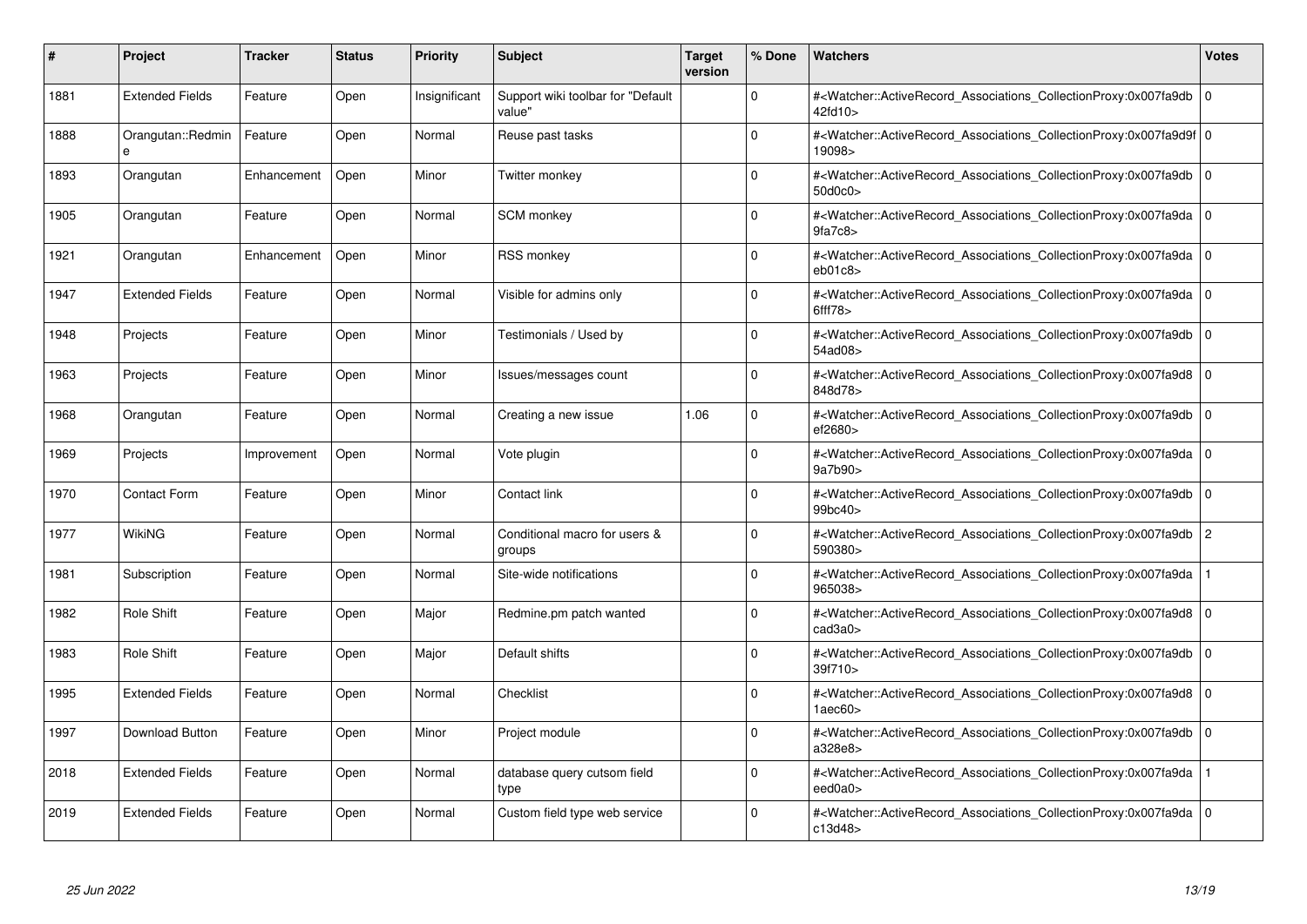| #    | Project                           | <b>Tracker</b> | <b>Status</b> | <b>Priority</b> | Subject                                                                                                                  | <b>Target</b><br>version | % Done      | Watchers                                                                                                                                                  | <b>Votes</b> |
|------|-----------------------------------|----------------|---------------|-----------------|--------------------------------------------------------------------------------------------------------------------------|--------------------------|-------------|-----------------------------------------------------------------------------------------------------------------------------------------------------------|--------------|
| 2026 | <b>Extended Fields</b>            | Feature        | Open          | Normal          | Sizing defaults for custom fields                                                                                        |                          | $\mathbf 0$ | # <watcher::activerecord_associations_collectionproxy:0x007fa9d9 0<br="">39d660&gt;</watcher::activerecord_associations_collectionproxy:0x007fa9d9>       |              |
| 2031 | Projects                          | Improvement    | Open          | Minor           | News sidebar                                                                                                             |                          | $\mathbf 0$ | # <watcher::activerecord_associations_collectionproxy:0x007fa9da 0<br="">26f8c8&gt;</watcher::activerecord_associations_collectionproxy:0x007fa9da>       |              |
| 2032 | Projects                          | Improvement    | Open          | Minor           | Quick way to submit Orangutan<br>omission                                                                                |                          | $\mathbf 0$ | # <watcher::activerecord_associations_collectionproxy:0x007fa9da 0<br="">7ab4b8&gt;</watcher::activerecord_associations_collectionproxy:0x007fa9da>       |              |
| 2035 | Orangutan                         | Improvement    | Open          | Minor           | Direct communication between<br>a monkey and Orangutan                                                                   | 1.06                     | $\mathbf 0$ | # <watcher::activerecord_associations_collectionproxy:0x007fa9db 0<br="">b1a2b0&gt;</watcher::activerecord_associations_collectionproxy:0x007fa9db>       |              |
| 2053 | <b>SCM Creator</b><br>$(+Github)$ | Feature        | Open          | Normal          | Set repository path according to<br>identifier when using multiple<br>repositories                                       |                          | $\mathbf 0$ | # <watcher::activerecord_associations_collectionproxy:0x007fa9da<br>5f9f98&gt;</watcher::activerecord_associations_collectionproxy:0x007fa9da<br>         |              |
| 2054 | <b>Like Button</b>                | Feature        | Open          | Normal          | Add URL setting                                                                                                          |                          | $\mathbf 0$ | # <watcher::activerecord_associations_collectionproxy:0x007fa9d4 0<br=""  ="">977bd0&gt;</watcher::activerecord_associations_collectionproxy:0x007fa9d4>  |              |
| 2075 | <b>SCM Creator</b><br>$(+Github)$ | Feature        | Open          | Normal          | Make an option to fully<br>automate repository creation<br>without editing the URL field                                 |                          | $\Omega$    | # <watcher::activerecord_associations_collectionproxy:0x007fa9d6 2<br="">d41570&gt;</watcher::activerecord_associations_collectionproxy:0x007fa9d6>       |              |
| 2076 | <b>WikiNG</b>                     | Feature        | Open          | Insignificant   | <b>HTML Color preview</b>                                                                                                |                          | $\Omega$    | # <watcher::activerecord_associations_collectionproxy:0x007fa9d5 0<br=""  ="">78d2d8&gt;</watcher::activerecord_associations_collectionproxy:0x007fa9d5>  |              |
| 2085 | <b>WikiNG</b>                     | Feature        | Open          | Normal          | Twitter status                                                                                                           |                          | $\Omega$    | # <watcher::activerecord_associations_collectionproxy:0x007fa9d5 0<br=""  ="">8c5060&gt;</watcher::activerecord_associations_collectionproxy:0x007fa9d5>  |              |
| 2088 | <b>WikiNG</b>                     | Enhancement    | Open          | Normal          | Add WikiNG buttons<br>everywhere to the editing<br>toolbar                                                               |                          | $\Omega$    | # <watcher::activerecord_associations_collectionproxy:0x007fa9d4<br>052780&gt;</watcher::activerecord_associations_collectionproxy:0x007fa9d4<br>         |              |
| 2105 | <b>SCM Creator</b><br>$(+Github)$ | Feature        | Open          | Normal          | Integrate with existing scm<br>system                                                                                    |                          | $\mathbf 0$ | # <watcher::activerecord_associations_collectionproxy:0x007fa9d4 0<br="">16c968&gt;</watcher::activerecord_associations_collectionproxy:0x007fa9d4>       |              |
| 2107 | <b>Extended Fields</b>            | Support        | Open          | Normal          | WiKi formatting support to<br>custom field                                                                               |                          | $\mathbf 0$ | # <watcher::activerecord_associations_collectionproxy:0x007fa9d6 0<br="">badd58&gt;</watcher::activerecord_associations_collectionproxy:0x007fa9d6>       |              |
| 2109 | Sidebar Content                   | Feature        | Open          | Normal          | Sidebar for global pages, which<br>do not have one                                                                       | 0.2.0                    | $\mathbf 0$ | # <watcher::activerecord_associations_collectionproxy:0x007fa9d5 0<br=""  ="">77c578&gt;</watcher::activerecord_associations_collectionproxy:0x007fa9d5>  |              |
| 2111 | <b>SCM Creator</b><br>$(+Github)$ | Support        | Open          | Normal          | "Adding local repositories was<br>denied by the administrator"<br>message given when creating<br>SVN or Git repositories |                          | $\Omega$    | # <watcher::activerecord_associations_collectionproxy:0x007fa9d5f 0<br=""  ="">2d498&gt;</watcher::activerecord_associations_collectionproxy:0x007fa9d5f> |              |
| 2114 | <b>Extended Fields</b>            | Feature        | Open          | Normal          | LDAP attributes for user custom<br>fields                                                                                |                          | $\Omega$    | # <watcher::activerecord_associations_collectionproxy:0x007fa9d4f 0<br="">b5920&gt;</watcher::activerecord_associations_collectionproxy:0x007fa9d4f>      |              |
| 2117 | <b>Extended Fields</b>            | Feature        | Open          | Normal          | User list filter                                                                                                         |                          | 0           | # <watcher::activerecord_associations_collectionproxy:0x007fa9d6 0<br=""  ="">a024e0&gt;</watcher::activerecord_associations_collectionproxy:0x007fa9d6>  |              |
| 2132 | Download Button                   | Feature        | Open          | Normal          | Per version button                                                                                                       |                          | $\mathbf 0$ | # <watcher::activerecord_associations_collectionproxy:0x007fa9d5 0<br="">6773d0&gt;</watcher::activerecord_associations_collectionproxy:0x007fa9d5>       |              |
| 2145 | Meta                              | Feature        | Open          | Normal          | Support Facebook publishing<br>through Graph API                                                                         |                          | 0           | # <watcher::activerecord_associations_collectionproxy:0x007fa9d4 0<br="">674d48&gt;</watcher::activerecord_associations_collectionproxy:0x007fa9d4>       |              |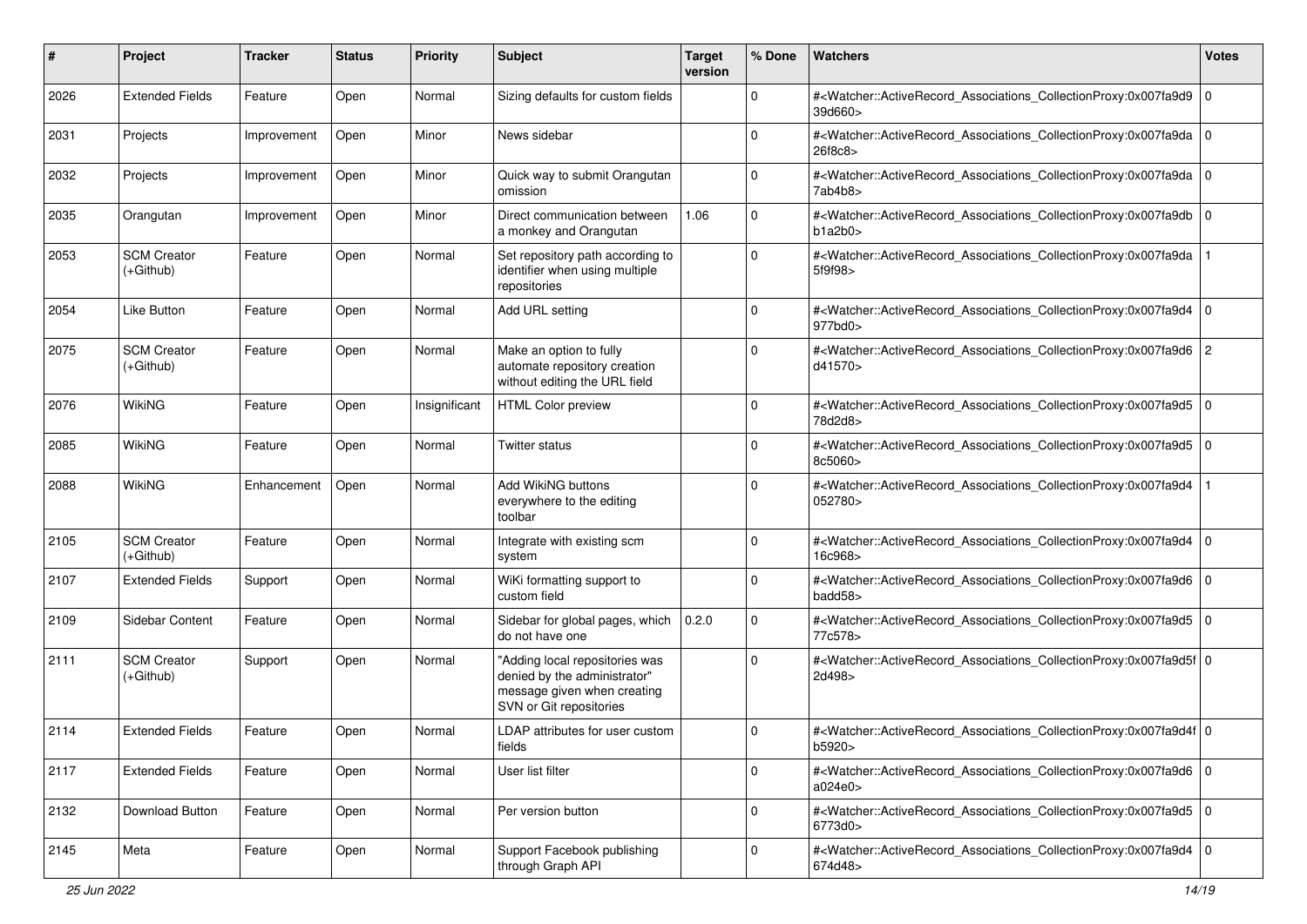| #    | Project                         | <b>Tracker</b> | <b>Status</b> | <b>Priority</b> | <b>Subject</b>                                                    | <b>Target</b><br>version | % Done   | <b>Watchers</b>                                                                                                                                                                     | <b>Votes</b> |
|------|---------------------------------|----------------|---------------|-----------------|-------------------------------------------------------------------|--------------------------|----------|-------------------------------------------------------------------------------------------------------------------------------------------------------------------------------------|--------------|
| 2148 | Meta                            | Feature        | Open          | Normal          | Cache meta tags                                                   |                          | $\Omega$ | # <watcher::activerecord associations="" collectionproxy:0x007fa9d6<br="">d31030&gt;</watcher::activerecord>                                                                        | $\mathbf 0$  |
| 2157 | Projects                        | Feature        | Open          | Normal          | Short activity messages                                           |                          | $\Omega$ | # <watcher::activerecord_associations_collectionproxy:0x007fa9d6 0<br=""  ="">3fdb58</watcher::activerecord_associations_collectionproxy:0x007fa9d6>                                |              |
| 2165 | <b>Download Button</b>          | Bug            | Open          | Major           | Error in email                                                    | 0.1.1                    | $\Omega$ | # <watcher::activerecord 0<br="" associations="" collectionproxy:0x007fa9d6=""  ="">343f50 &gt;</watcher::activerecord>                                                             |              |
| 2168 | <b>Extended Fields</b>          | Feature        | Open          | Minor           | Grouping form elements                                            |                          | $\Omega$ | # <watcher::activerecord associations="" collectionproxy:0x007fa9d4=""  <br="">8d2f18&gt;</watcher::activerecord>                                                                   | $\mathbf 0$  |
| 2170 | <b>Contact Form</b>             | Feature        | Open          | Minor           | Optional email format validation                                  |                          | $\Omega$ | # <watcher::activerecord_associations_collectionproxy:0x007fa9d5 0<br=""  ="">3d6888&gt;</watcher::activerecord_associations_collectionproxy:0x007fa9d5>                            |              |
| 2186 | <b>Extended Fields</b>          | Feature        | Open          | Minor           | <b>Custom DateTime Field</b>                                      |                          | $\Omega$ | # <watcher::activerecord associations="" collectionproxy:0x007fa9d4<br="">e88980&gt;</watcher::activerecord>                                                                        | $\Omega$     |
| 2196 | <b>Extended Fields</b>          | Support        | Open          | Normal          | Default values for "Wiki text"<br>custom fields not being applied |                          | $\Omega$ | # <watcher::activerecord_associations_collectionproxy:0x007fa9d4f 0<br=""  ="">592b0&gt;</watcher::activerecord_associations_collectionproxy:0x007fa9d4f>                           |              |
| 2210 | Hooks Manager                   | Feature        | Open          | Normal          | Sidebar access from other<br>hooks                                |                          | $\Omega$ | # <watcher::activerecord 0<br="" associations="" collectionproxy:0x007fa9d5=""  ="">eb34b8</watcher::activerecord>                                                                  |              |
| 2219 | <b>Project Sections</b>         | Feature        | Open          | Normal          | Wiki rule for section                                             |                          | $\Omega$ | # <watcher::activerecord_associations_collectionproxy:0x007fa9d5 0<br=""  ="">9a8158&gt;</watcher::activerecord_associations_collectionproxy:0x007fa9d5>                            |              |
| 2223 | <b>Extended Fields</b>          | Feature        | Open          | Normal          | Linked list custom field                                          |                          | $\Omega$ | # <watcher::activerecord_associations_collectionproxy:0x007fa9d4<br>529a88&gt;</watcher::activerecord_associations_collectionproxy:0x007fa9d4<br>                                   | $\Omega$     |
| 2237 | <b>Contact Form</b>             | Bug            | Open          | Normal          | Spam protection (looks like<br>0.1.0 is spam prone)               |                          | $\Omega$ | # <watcher::activerecord 0<br="" associations="" collectionproxy:0x007fa9d4=""  ="">195638&gt;</watcher::activerecord>                                                              |              |
| 2245 | RedWord                         | Improvement    | Open          | Normal          | Hellip in project titles                                          |                          | $\Omega$ | # <watcher::activerecord_associations_collectionproxy:0x007fa9d5 0<br=""  ="">747558&gt;</watcher::activerecord_associations_collectionproxy:0x007fa9d5>                            |              |
| 2246 | <b>RedPress</b>                 | Feature        | Open          | Normal          | Wiki syntax for blog posts                                        |                          | $\Omega$ | # <watcher::activerecord 0<br="" associations="" collectionproxy:0x007fa9d6=""  ="">748e70&gt;</watcher::activerecord>                                                              |              |
| 2247 | <b>RedPress</b>                 | Improvement    | Open          | Normal          | Redirect back after logout                                        |                          | $\Omega$ | # <watcher::activerecord_associations_collectionproxy:0x007fa9d4<br>eb34c8</watcher::activerecord_associations_collectionproxy:0x007fa9d4<br>                                       | $\mathbf 0$  |
| 2248 | <b>RedPress</b>                 | Feature        | Open          | Normal          | Latest blog posts in Redmine                                      |                          | $\Omega$ | # <watcher::activerecord_associations_collectionproxy:0x007fa9d6 0<br=""  ="">59c5b8&gt;</watcher::activerecord_associations_collectionproxy:0x007fa9d6>                            |              |
| 2250 | WikiNG                          | Support        | Open          | Normal          | Textilizable fix in Redmine                                       |                          | $\Omega$ | # <watcher::activerecord 0<br="" associations="" collectionproxy:0x007fa9d6=""  ="">4f2900&gt;</watcher::activerecord>                                                              |              |
| 2271 | Meta                            | Feature        | Open          | Normal          | Default image for<br>OpenGraph/Twitter Cards                      |                          | $\Omega$ | # <watcher::activerecord 0<br="" associations="" collectionproxy:0x007fa9d6=""  ="">7d6ba8&gt;</watcher::activerecord>                                                              |              |
| 2291 | <b>SCM Creator</b><br>(+Github) | Feature        | Open          | Normal          | Creator interface needs to be<br>simplified                       |                          | $\Omega$ | # <watcher::activerecord 0<br="" associations="" collectionproxy:0x007fa9d6=""  ="">b24850&gt;</watcher::activerecord>                                                              |              |
| 2293 | WikiNG                          | Enhancement    | Open          | Minor           | Extended user column                                              |                          | $\Omega$ | # <watcher::activerecord_associations_collectionproxy:0x007fa9d5f 0<br=""  =""><math>ee</math>3a0<math>&gt;</math></watcher::activerecord_associations_collectionproxy:0x007fa9d5f> |              |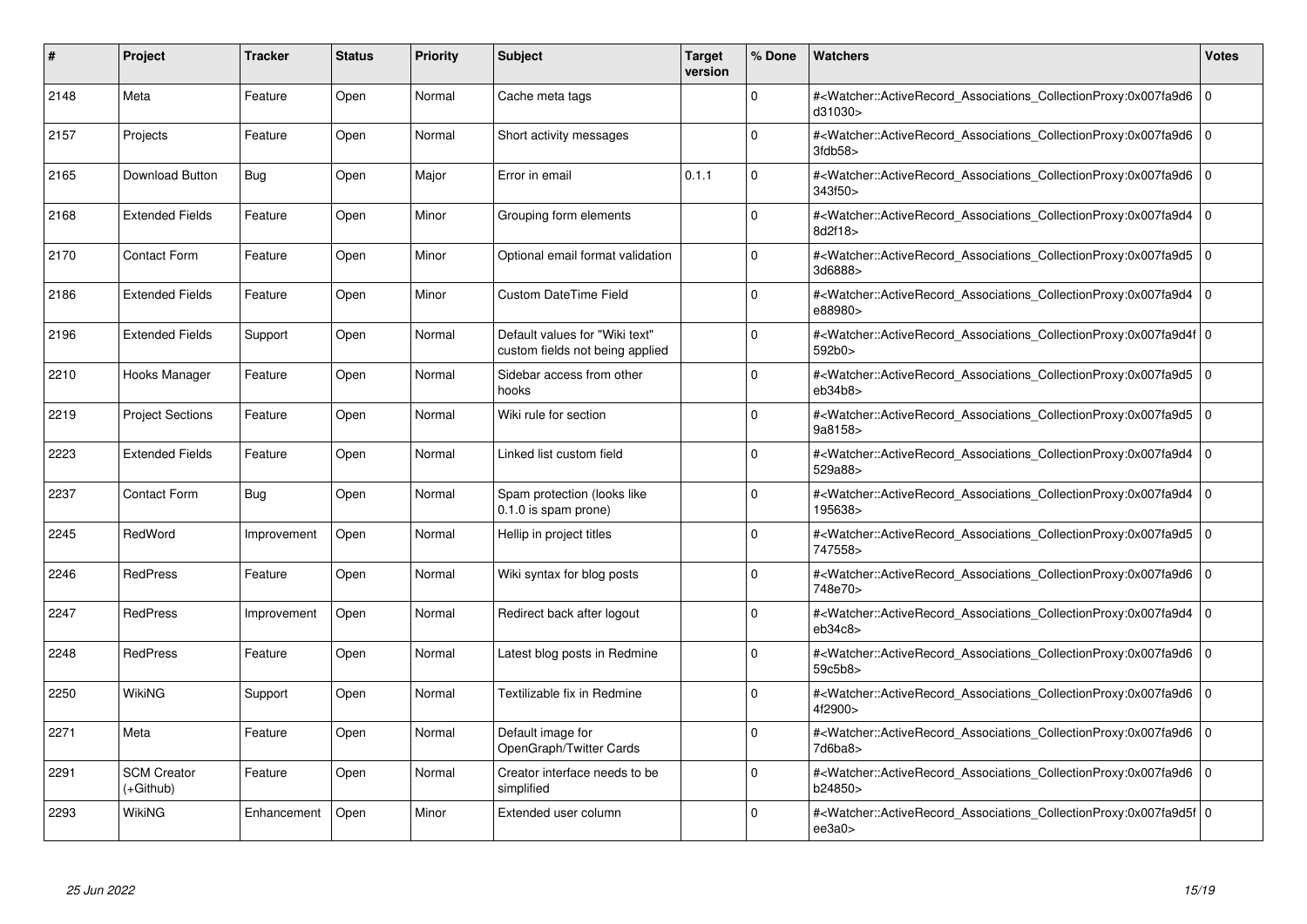| #    | Project                           | <b>Tracker</b> | <b>Status</b> | <b>Priority</b> | <b>Subject</b>                                                                | <b>Target</b><br>version | % Done      | <b>Watchers</b>                                                                                                                                           | <b>Votes</b> |
|------|-----------------------------------|----------------|---------------|-----------------|-------------------------------------------------------------------------------|--------------------------|-------------|-----------------------------------------------------------------------------------------------------------------------------------------------------------|--------------|
| 2303 | Meta                              | Feature        | Open          | Normal          | Improve internal API                                                          |                          | 0           | # <watcher::activerecord_associations_collectionproxy:0x007fa9d5<br>2e2378&gt;</watcher::activerecord_associations_collectionproxy:0x007fa9d5<br>         | l O          |
| 2304 | Meta                              | Support        | Open          | Normal          | Ask Redmine guys to add hooks<br>to the core                                  |                          | $\Omega$    | # <watcher::activerecord_associations_collectionproxy:0x007fa9d5f 0<br=""  ="">989c8&gt;</watcher::activerecord_associations_collectionproxy:0x007fa9d5f> |              |
| 2313 | Download Button                   | Bug            | Open          | Normal          | Emails include the Download<br>"button" with relative link                    |                          | $\Omega$    | # <watcher::activerecord_associations_collectionproxy:0x007fa9d4 0<br=""  ="">d15080&gt;</watcher::activerecord_associations_collectionproxy:0x007fa9d4>  |              |
| 2319 | <b>Extended Fields</b>            | Bug            | Open          | Normal          | Incompatible with<br>rt custom field?                                         | 0.2.4                    | $\mathbf 0$ | # <watcher::activerecord_associations_collectionproxy:0x007fa9d4<br>2c1688&gt;</watcher::activerecord_associations_collectionproxy:0x007fa9d4<br>         | $\mathbf 0$  |
| 2334 | <b>SCM Creator</b><br>$(+Github)$ | <b>Bug</b>     | Open          | Normal          | Github API does not load                                                      | 0.5.1                    | $\mathbf 0$ | # <watcher::activerecord_associations_collectionproxy:0x007fa9d4<br>e32850&gt;</watcher::activerecord_associations_collectionproxy:0x007fa9d4<br>         | l O          |
| 2326 | <b>SCM Creator</b><br>(+Github)   | Bug            | Open          | Normal          | redmine_scm is incompatible<br>with redmine_git_hosting now?                  | 0.5.1                    | $\mathbf 0$ | # <watcher::activerecord_associations_collectionproxy:0x007fa9d6 0<br=""  ="">8bc630&gt;</watcher::activerecord_associations_collectionproxy:0x007fa9d6>  |              |
| 2343 | <b>SCM Creator</b><br>$(+Github)$ | Bug            | Open          | Major           | Internal error when creating<br>projects having a List format<br>custom field | 0.5.1                    | 0           | # <watcher::activerecord_associations_collectionproxy:0x007fa9d4<br>9a5530&gt;</watcher::activerecord_associations_collectionproxy:0x007fa9d4<br>         | l O          |
| 2344 | <b>Extended Fields</b>            | Support        | Open          | Normal          | Installation failure: uninitialized<br>constant ExtendedFieldsHelper          |                          | 10          | # <watcher::activerecord_associations_collectionproxy:0x007fa9d4<br>4d7878&gt;</watcher::activerecord_associations_collectionproxy:0x007fa9d4<br>         | $\mathbf 0$  |
| 2348 | <b>Extended Fields</b>            | Bug            | Open          | Normal          | Buggy implementation at<br>list.html.erb                                      | 0.2.4                    | $\mathbf 0$ | # <watcher::activerecord_associations_collectionproxy:0x007fa9d6 0<br=""  ="">3da158&gt;</watcher::activerecord_associations_collectionproxy:0x007fa9d6>  |              |
| 2349 | <b>Extended Fields</b>            | <b>Bug</b>     | Open          | Critical        | Redmine Bulk edit doesn't work<br>when extended_field plugin is<br>installed  | 0.2.4                    | $\Omega$    | # <watcher::activerecord_associations_collectionproxy:0x007fa9d4<br>3a6da0&gt;</watcher::activerecord_associations_collectionproxy:0x007fa9d4<br>         | $\mathbf 0$  |
| 2368 | RedWord                           | Bug            | Open          | Minor           | Next and prev links for<br>multi-page articles                                |                          | $\mathbf 0$ | # <watcher::activerecord_associations_collectionproxy:0x007fa9e5 0<br=""  ="">7dc9b8&gt;</watcher::activerecord_associations_collectionproxy:0x007fa9e5>  |              |
| 2369 | Meta                              | Feature        | Open          | Normal          | Rich snippets for software apps                                               |                          | $\Omega$    | # <watcher::activerecord_associations_collectionproxy:0x007fa9e4<br>eff020&gt;</watcher::activerecord_associations_collectionproxy:0x007fa9e4<br>         | $\mathbf 0$  |
| 2370 | Meta                              | Feature        | Open          | Normal          | Rich snippets for news                                                        |                          | 0           | # <watcher::activerecord_associations_collectionproxy:0x007fa9e7<br>21e790&gt;</watcher::activerecord_associations_collectionproxy:0x007fa9e7<br>         | l O          |
| 2371 | Meta                              | Feature        | Open          | Normal          | Rich snippets for Wiki                                                        |                          | $\Omega$    | # <watcher::activerecord_associations_collectionproxy:0x007fa9e7<br>0af288&gt;</watcher::activerecord_associations_collectionproxy:0x007fa9e7<br>         | l O          |
| 2372 | Meta                              | Feature        | Open          | Normal          | Microdata for breadcrumbs                                                     |                          | $\Omega$    | # <watcher::activerecord_associations_collectionproxy:0x007fa9e6 0<br=""  ="">cf65d8</watcher::activerecord_associations_collectionproxy:0x007fa9e6>      |              |
| 2373 | Red-Andy                          | Feature        | Open          | Normal          | Replacement for Georgia?                                                      |                          | 0           | # <watcher::activerecord_associations_collectionproxy:0x007fa9e6 0<br=""  ="">8e0318&gt;</watcher::activerecord_associations_collectionproxy:0x007fa9e6>  |              |
| 2374 | <b>Extended Fields</b>            | Feature        | Open          | Normal          | Project Selection from a specific<br>branch of the project tree               |                          | 0           | # <watcher::activerecord 0<br="" associations="" collectionproxy:0x007fa9e6="">4e57b8&gt;</watcher::activerecord>                                         |              |
| 2383 | <b>Extended Fields</b>            | Feature        | Open          | Normal          | Multiselect for Project fields                                                |                          | $\mathbf 0$ | # <watcher::activerecord_associations_collectionproxy:0x007fa9e5f 0<br="">77308&gt;</watcher::activerecord_associations_collectionproxy:0x007fa9e5f>      |              |
| 2401 | <b>Project Sections</b>           | Improvement    | Open          | Normal          | Section support for Extended<br>Fields                                        |                          | 0           | # <watcher::activerecord_associations_collectionproxy:0x007fa9e5 0<br="">c62a28&gt;</watcher::activerecord_associations_collectionproxy:0x007fa9e5>       |              |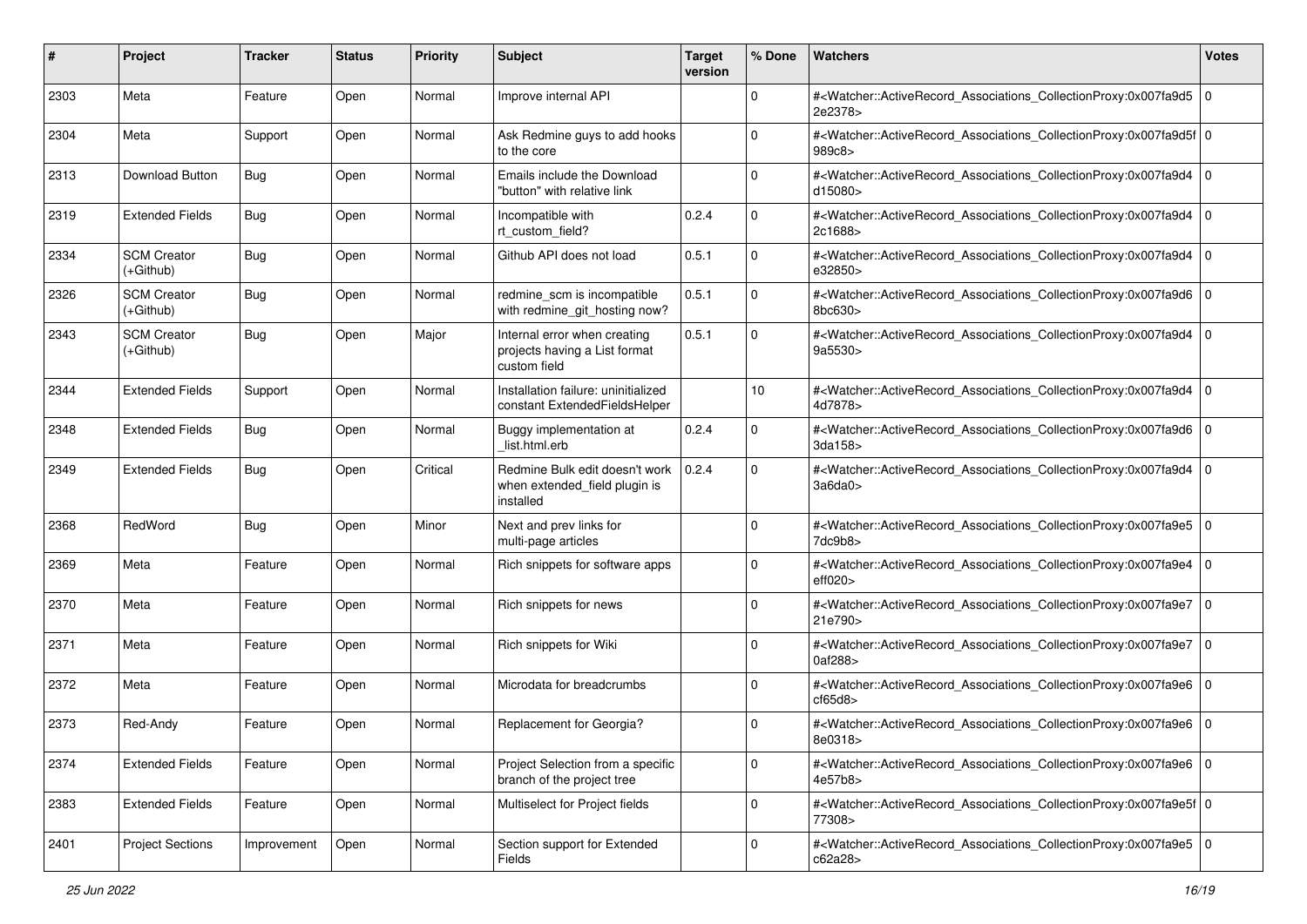| #        | <b>Project</b>         | <b>Tracker</b> | <b>Status</b> | <b>Priority</b> | <b>Subject</b>                                                      | <b>Target</b><br>version | % Done      | <b>Watchers</b>                                                                                                                                                         | <b>Votes</b> |
|----------|------------------------|----------------|---------------|-----------------|---------------------------------------------------------------------|--------------------------|-------------|-------------------------------------------------------------------------------------------------------------------------------------------------------------------------|--------------|
| 2405     | Sidebar Content        | Feature        | Open          | Minor           | Edit link for Wiki pages                                            | 0.2.0                    | $\Omega$    | # <watcher::activerecord_associations_collectionproxy:0x007fa9e5<br>9ae3b8&gt;</watcher::activerecord_associations_collectionproxy:0x007fa9e5<br>                       | I٥           |
| 2406     | Projects               | Feature        | Open          | Minor           | List of forks for projects                                          |                          | $\Omega$    | # <watcher::activerecord_associations_collectionproxy:0x007fa9e5 0<br=""  ="">7a67f0&gt;</watcher::activerecord_associations_collectionproxy:0x007fa9e5>                |              |
| 2407     | Sidebar Content        | Feature        | Open          | Normal          | Improve support of Wiki page<br>on sidebar                          | 0.2.0                    | $\Omega$    | # <watcher::activerecord 0<br="" associations="" collectionproxy:0x007fa9e5=""  ="">639778&gt;</watcher::activerecord>                                                  |              |
| 2430     | CD-Index               | Feature        | Open          | Normal          | (Non-)interactive mode for<br>cdindex                               |                          | $\Omega$    | # <watcher::activerecord_associations_collectionproxy:0x007fa9e5<br><math>4</math>bef<math>38</math></watcher::activerecord_associations_collectionproxy:0x007fa9e5<br> | l o          |
| ISSUE-14 | <b>ISSUE-id</b>        | Bug            | Open          | Minor           | Escaping #ISSUE-id Textile rule<br>does not work                    |                          | $\Omega$    | # <watcher::activerecord_associations_collectionproxy:0x007fa9e5 0<br=""  ="">3b3fa8</watcher::activerecord_associations_collectionproxy:0x007fa9e5>                    |              |
| 2433     | WordMine               | Feature        | Open          | Minor           | Link Redmine issue with<br>WordPress comment                        |                          | $\Omega$    | # <watcher::activerecord 0<br="" associations="" collectionproxy:0x007fa9e5=""  ="">28df20&gt;</watcher::activerecord>                                                  |              |
| ISSUE-15 | <b>ISSUE-id</b>        | Omission       | Open          | Normal          | Searching #ISSUE-id                                                 |                          | $\Omega$    | # <watcher::activerecord associations="" collectionproxy:0x007fa9e5<br="">0c78d0&gt;</watcher::activerecord>                                                            | l 0          |
| 2435     | WikiNG                 | Support        | Open          | Normal          | <b>Update Red-Andy styles</b>                                       |                          | $\Omega$    | # <watcher::activerecord_associations_collectionproxy:0x007fa9e4 0<br=""  ="">e2a960&gt;</watcher::activerecord_associations_collectionproxy:0x007fa9e4>                |              |
| 2437     | <b>WikiNG</b>          | Feature        | Open          | Normal          | Ultra-HD-ready graphics                                             |                          | $\mathbf 0$ | # <watcher::activerecord_associations_collectionproxy:0x007fa9e4 0<br=""  ="">cf6d28</watcher::activerecord_associations_collectionproxy:0x007fa9e4>                    |              |
| 2438     | WikiNG                 | Feature        | Open          | Normal          | Screen text                                                         | 1.1.1                    | $\Omega$    | # <watcher::activerecord_associations_collectionproxy:0x0055cbdb 0<br="">abab890&gt;</watcher::activerecord_associations_collectionproxy:0x0055cbdb>                    |              |
| 2440     | WikiNG                 | <b>Bug</b>     | Open          | Normal          | Footnotes ignore < pre >                                            | 1.1.1                    | $\Omega$    | # <watcher::activerecord_associations_collectionproxy:0x0055cbdb 0<br=""  ="">9e5cd0</watcher::activerecord_associations_collectionproxy:0x0055cbdb>                    |              |
| ISSUE-16 | ISSUE-id               | Omission       | Open          | Normal          | Search by new issue-id does<br>not work                             | 0.0.3                    | $\Omega$    | # <watcher::activerecord 0<br="" associations="" collectionproxy:0x0055cbdb=""  ="">926290&gt;</watcher::activerecord>                                                  |              |
| 1868     | Projects               | Feature        | Reopened      | Minor           | Author in Google search results                                     |                          | 80          | # <watcher::activerecord 0<br="" associations="" collectionproxy:0x0055cbdb=""  ="">7c6080&gt;</watcher::activerecord>                                                  |              |
| 2295     | Hooks Manager          | <b>Bug</b>     | Reopened      | Normal          | view_layouts_base_html_head<br>hook not working                     |                          | 90          | # <watcher::activerecord_associations_collectionproxy:0x0055cbdb 0<br=""  ="">640e90&gt;</watcher::activerecord_associations_collectionproxy:0x0055cbdb>                |              |
| 1989     | Projects               | Bug            | In Progress   | Normal          | Кирилиця в рекламі                                                  |                          | 90          | # <watcher::activerecord_associations_collectionproxy:0x0055cbd8 0<br=""  ="">416a78&gt;</watcher::activerecord_associations_collectionproxy:0x0055cbd8>                |              |
| 512      | Orangutan::Redmin<br>e | Improvement    | In Progress   | Normal          | Detect lunch time when<br>suggesting tasks                          | 1.07                     | 50          | # <watcher::activerecord_associations_collectionproxy:0x0055cbd8 3<br="">a41858&gt;</watcher::activerecord_associations_collectionproxy:0x0055cbd8>                     |              |
| 936      | Orangutan              | Improvement    | In Progress   | Normal          | Documentation                                                       |                          | 30          | # <watcher::activerecord_associations_collectionproxy:0x0055cbd8 0<br=""  ="">419930&gt;</watcher::activerecord_associations_collectionproxy:0x0055cbd8>                |              |
| 1075     | Orangutan              | Enhancement    | In Progress   | Minor           | Separate Orangutan core<br>(reusable bot code) from<br>Redmine code | 2.00                     | $\Omega$    | # <watcher::activerecord_associations_collectionproxy:0x0055cbd8 0<br=""  ="">0ee148&gt;</watcher::activerecord_associations_collectionproxy:0x0055cbd8>                |              |
| 1716     | Projects               | Feature        | In Progress   | Normal          | Orangutan video/chat demo                                           |                          | 10          | # <watcher::activerecord_associations_collectionproxy:0x0055cbd7 0<br=""  ="">fd3538&gt;</watcher::activerecord_associations_collectionproxy:0x0055cbd7>                |              |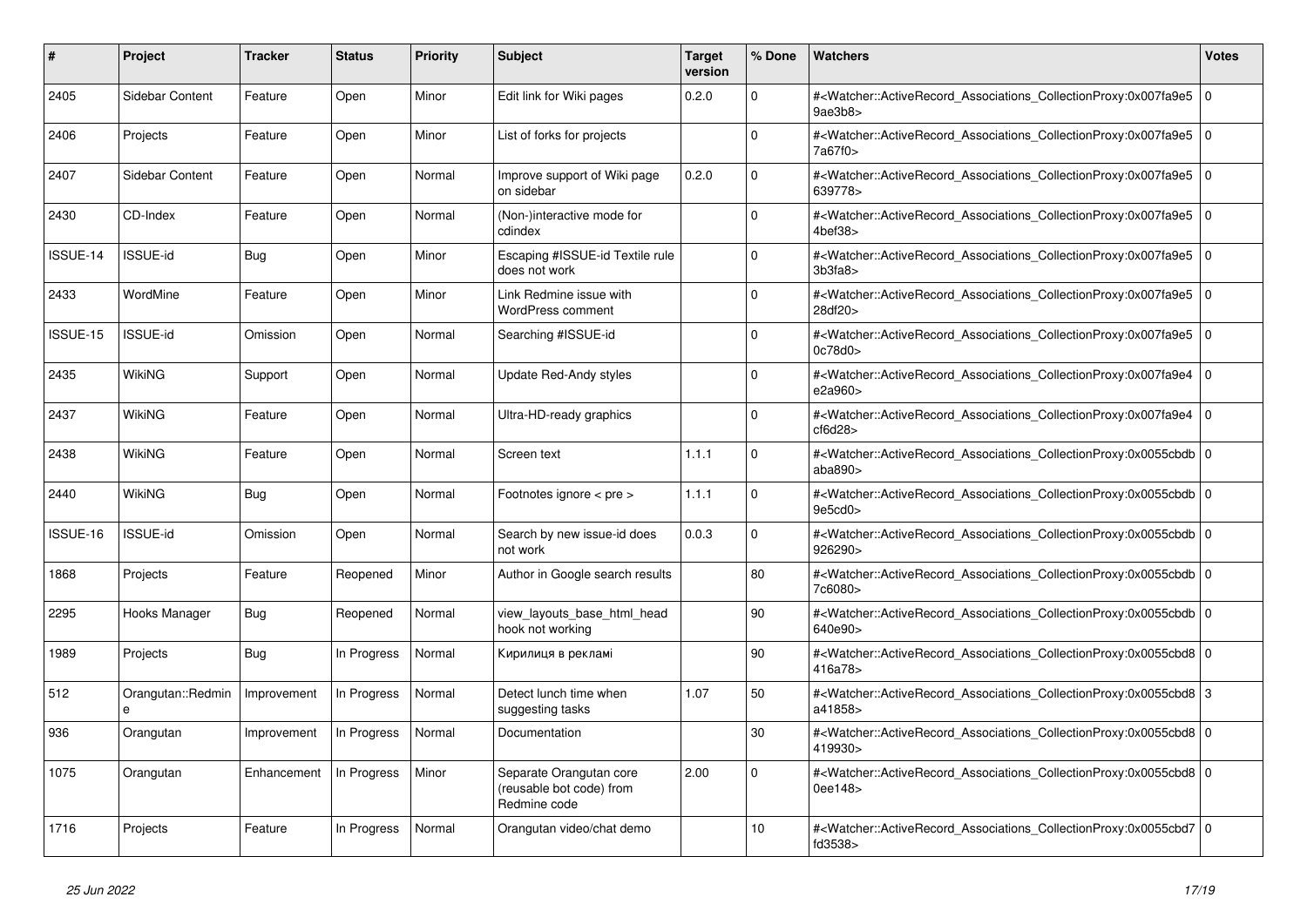| #    | Project                         | <b>Tracker</b> | <b>Status</b> | <b>Priority</b> | <b>Subject</b>                                                                                                                                                                                                                                                                                                                         | <b>Target</b><br>version | % Done      | <b>Watchers</b>                                                                                                                                          | <b>Votes</b> |
|------|---------------------------------|----------------|---------------|-----------------|----------------------------------------------------------------------------------------------------------------------------------------------------------------------------------------------------------------------------------------------------------------------------------------------------------------------------------------|--------------------------|-------------|----------------------------------------------------------------------------------------------------------------------------------------------------------|--------------|
| 2098 | <b>Extended Fields</b>          | Bug            | In Progress   | Major           | Failure in XLS Export<br>(undefined method<br>`find_custom_field_template' for<br># <xisexportcontroller)< td=""><td>0.2.4</td><td>90</td><td>#<watcher::activerecord_associations_collectionproxy:0x0055cbd7 2<br="">c113c8&gt;</watcher::activerecord_associations_collectionproxy:0x0055cbd7></td><td></td></xisexportcontroller)<> | 0.2.4                    | 90          | # <watcher::activerecord_associations_collectionproxy:0x0055cbd7 2<br="">c113c8&gt;</watcher::activerecord_associations_collectionproxy:0x0055cbd7>      |              |
| 2131 | <b>Project Settings</b>         | Feature        | In Progress   | Normal          | Redmine 2 / Rails 3<br>compatibility                                                                                                                                                                                                                                                                                                   |                          | 80          | # <watcher::activerecord_associations_collectionproxy:0x0055cbd7 2<br="">49f798&gt;</watcher::activerecord_associations_collectionproxy:0x0055cbd7>      |              |
| 2161 | <b>Extended Fields</b>          | Support        | In Progress   | Critical        | Internal error On New Issues<br>tab                                                                                                                                                                                                                                                                                                    |                          | $\mathbf 0$ | # <watcher::activerecord_associations_collectionproxy:0x0055cbd6 0<br="">607528&gt;</watcher::activerecord_associations_collectionproxy:0x0055cbd6>      |              |
| 2227 | <b>Extended Fields</b>          | Feature        | In Progress   | Normal          | Altering form elements for<br>custom fields                                                                                                                                                                                                                                                                                            | 0.2.4                    | 50          | # <watcher::activerecord_associations_collectionproxy:0x007fa9da 0<br=""  ="">3b73c0</watcher::activerecord_associations_collectionproxy:0x007fa9da>     |              |
| 2273 | Hooks Manager                   | Support        | In Progress   | Normal          | Hook is invalid                                                                                                                                                                                                                                                                                                                        |                          | 0           | # <watcher::activerecord_associations_collectionproxy:0x007fa9d8 0<br=""  ="">cf3e40&gt;</watcher::activerecord_associations_collectionproxy:0x007fa9d8> |              |
| 2285 | WordMine                        | Support        | In Progress   | Normal          | Can't get this to work                                                                                                                                                                                                                                                                                                                 |                          | 0           | # <watcher::activerecord_associations_collectionproxy:0x007fa9db 0<br="">5f8520&gt;</watcher::activerecord_associations_collectionproxy:0x007fa9db>      |              |
| 2298 | RedWord                         | Support        | In Progress   | Normal          | Theme review by WordPress<br>reviewers                                                                                                                                                                                                                                                                                                 |                          | 10          | # <watcher::activerecord_associations_collectionproxy:0x007fa9db 0<br=""  ="">8ccbe8&gt;</watcher::activerecord_associations_collectionproxy:0x007fa9db> |              |
| 2318 | <b>Extended Fields</b>          | <b>Bug</b>     | In Progress   | Normal          | Issues as pdf                                                                                                                                                                                                                                                                                                                          | 0.2.4                    | 90          | # <watcher::activerecord_associations_collectionproxy:0x007fa9db 0<br=""  ="">4a8850&gt;</watcher::activerecord_associations_collectionproxy:0x007fa9db> |              |
| 2359 | <b>Extended Fields</b>          | Bug            | In Progress   | Normal          | Extended fields plugin breaks<br>PDF export                                                                                                                                                                                                                                                                                            | 0.2.4                    | 90          | # <watcher::activerecord_associations_collectionproxy:0x007fa9da 0<br="">6ca3c8</watcher::activerecord_associations_collectionproxy:0x007fa9da>          |              |
| 2365 | <b>Extended Fields</b>          | Feature        | In Progress   | Normal          | Adding Redmine 3.0 support                                                                                                                                                                                                                                                                                                             | 0.2.4                    | 50          | # <watcher::activerecord_associations_collectionproxy:0x007fa9db 0<br=""  ="">301b28&gt;</watcher::activerecord_associations_collectionproxy:0x007fa9db> |              |
| 2378 | <b>Project Alias</b>            | Bug            | In Progress   | Major           | Compatibility to Redmine 3.0.1                                                                                                                                                                                                                                                                                                         | 0.1.1                    | 100         | # <watcher::activerecord_associations_collectionproxy:0x007fa9d9 0<br=""  ="">248d00&gt;</watcher::activerecord_associations_collectionproxy:0x007fa9d9> |              |
| 2384 | Hooks Manager                   | Bug            | In Progress   | Normal          | Redmine v3?                                                                                                                                                                                                                                                                                                                            | 1.0.2                    | 50          | # <watcher::activerecord_associations_collectionproxy:0x007fa9d8 0<br=""  ="">d33068&gt;</watcher::activerecord_associations_collectionproxy:0x007fa9d8> |              |
| 2391 | <b>Contact Form</b>             | Support        | In Progress   | Normal          | Redmine 3.1 support?                                                                                                                                                                                                                                                                                                                   | 0.1.2                    | 50          | # <watcher::activerecord_associations_collectionproxy:0x007fa9da 0<br=""  ="">2477d8&gt;</watcher::activerecord_associations_collectionproxy:0x007fa9da> |              |
| 2439 | Red-Andy                        | Support        | In Progress   | Normal          | Text color in add menu (+) is<br>too dark                                                                                                                                                                                                                                                                                              | 1.10                     | 90          | # <watcher::activerecord_associations_collectionproxy:0x007fa9db 0<br="">56a2c0&gt;</watcher::activerecord_associations_collectionproxy:0x007fa9db>      |              |
| 1725 | Red-Andy                        | Feature        | Deferred      | Normal          | Stick footer to the bottom of a<br>page                                                                                                                                                                                                                                                                                                |                          | 50          | # <watcher::activerecord_associations_collectionproxy:0x007fa9d8<br>0dbba8&gt;</watcher::activerecord_associations_collectionproxy:0x007fa9d8<br>        |              |
| 1828 | <b>Contact Form</b>             | Support        | Deferred      | Normal          | Incorrect from/reply to address<br>used in sent email                                                                                                                                                                                                                                                                                  |                          | 40          | # <watcher::activerecord_associations_collectionproxy:0x007fa9da 0<br="">231460&gt;</watcher::activerecord_associations_collectionproxy:0x007fa9da>      |              |
| 1878 | <b>SCM Creator</b><br>(+Github) | Support        | Deferred      | Normal          | Don't create bare GIt repository                                                                                                                                                                                                                                                                                                       |                          | $\mathbf 0$ | # <watcher::activerecord_associations_collectionproxy:0x007fa9d9 0<br=""  ="">efbdb8&gt;</watcher::activerecord_associations_collectionproxy:0x007fa9d9> |              |
| 1931 | WikiNG                          | <b>Bug</b>     | Deferred      | Normal          | it seems conflict with the<br>redmine ckeditor                                                                                                                                                                                                                                                                                         |                          | $\mathbf 0$ | # <watcher::activerecord associations="" collectionproxy:0x007fa9db<br="">632860&gt;</watcher::activerecord>                                             |              |
| 1943 | Author Box                      | Feature        | Deferred      | Normal          | Author box layout change plan                                                                                                                                                                                                                                                                                                          |                          | 0           | # <watcher::activerecord 0<br="" associations="" collectionproxy:0x007fa9d8="">ecc258</watcher::activerecord>                                            |              |